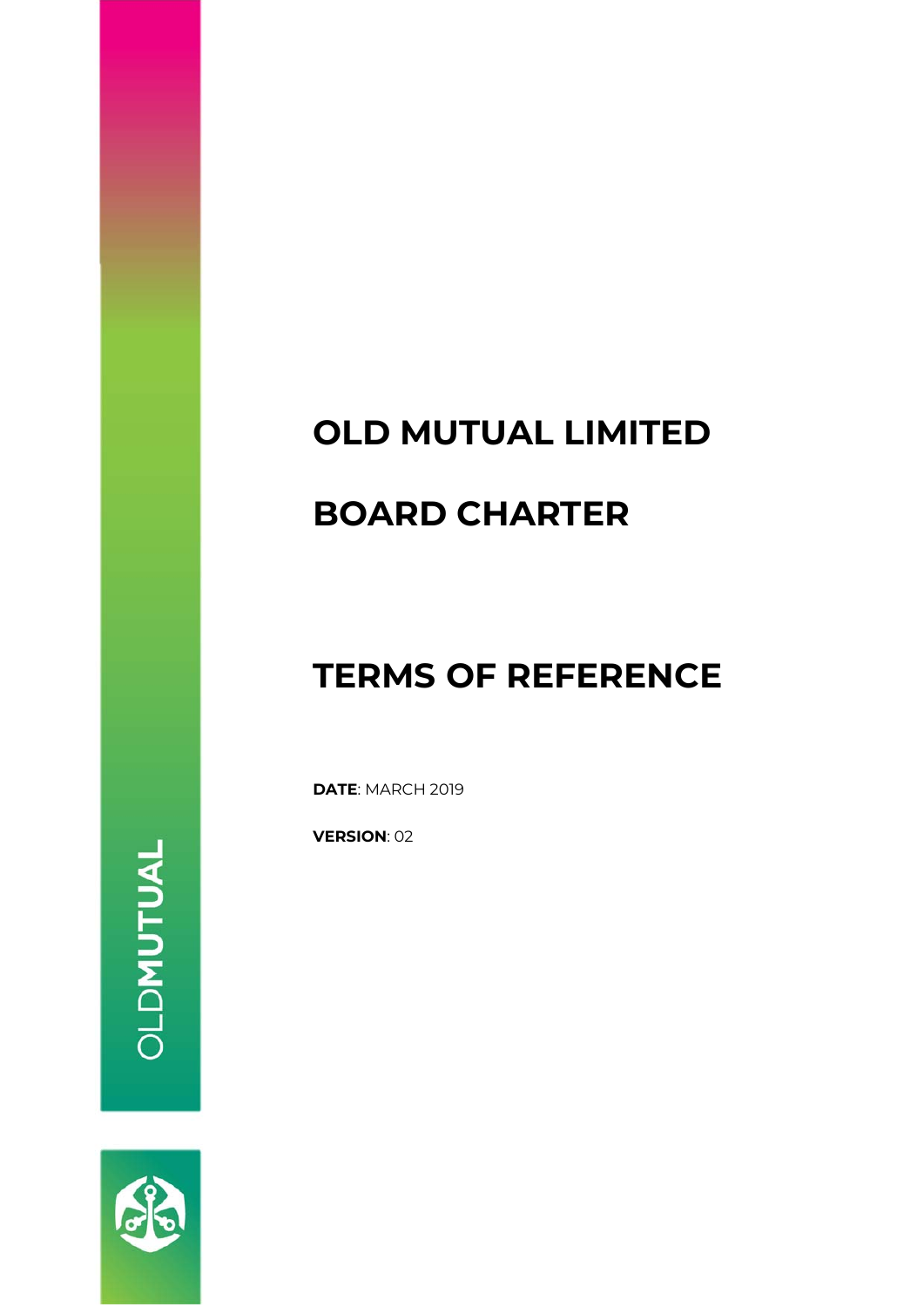

#### 1. **Introduction and Purpose**

- 1.1 The Old Mutual Limited (OML or the Company) board of directors (the Board) is ultimately responsible for the effective governance and overall success of the Old Mutual group of companies (the Group) and its role is to provide entrepreneurial leadership for the Group within a framework of prudent and effective controls which enables risks to be assessed and managed. The Board has to oversee the banking and insurance operations of the Group and needs to ensure compliance with all statutory and regulatory requirements and, in particular, the listing requirements for the Johannesburg Stock Exchange (JSE) and the London Stock Exchange (LSE).1
- 1.2 The Group includes OML and all entities that, from time to time, qualify directly or indirectly as subsidiaries of OML.
- 1.3 The Board confirms its commitment to achieving high standards of corporate governance within the Group. This includes commitment to compliance with the King IV Report on Corporate Governance for South Africa, 2016 (the King Code), to the extent applicable. The Company discloses in its annual report how it applies the principles and recommendations encompassed in the King Code.2
- 1.4 This Board Charter is subject to the provisions of the Companies Act, 71 of 2008, as amended (Companies Act), the Financial Sector Regulation Act, 9 of 2017 and any standards issued pursuant thereto (FSR Act), the Company's Memorandum of Incorporation (MOI), the Group Governance Framework (GGF) and any other applicable laws and regulatory provisions. This Board Charter is not intended to replace or amend the MOI in any way whatsoever.
- 1.5 In accordance with the recommendations of the King Code and the FSR Act, the Board has adopted this formalised Board Charter. This Board Charter has been implemented in order to:
- 1.5.1 identify and affirm the manner in which the role, powers and responsibilities of the Board and its various committees will be carried out, exercised and discharged, having regard to principles of good corporate governance, international best practice and applicable laws and regulatory provisions;
- 1.5.2 serve as a reference to new and existing directors;
- 1.5.3 ensure that good corporate governance is maintained throughout the Group in line with the requirements of the King Code and the principles of good corporate practice;<sup>3</sup> and

<sup>1</sup> King IV principle 13 and King lV Supplement for Retirement Funds (Part 6.4) principle

<sup>2</sup> Par 8.63 of the JSE Listings Requirements.

 $3$  King IV, principle 6.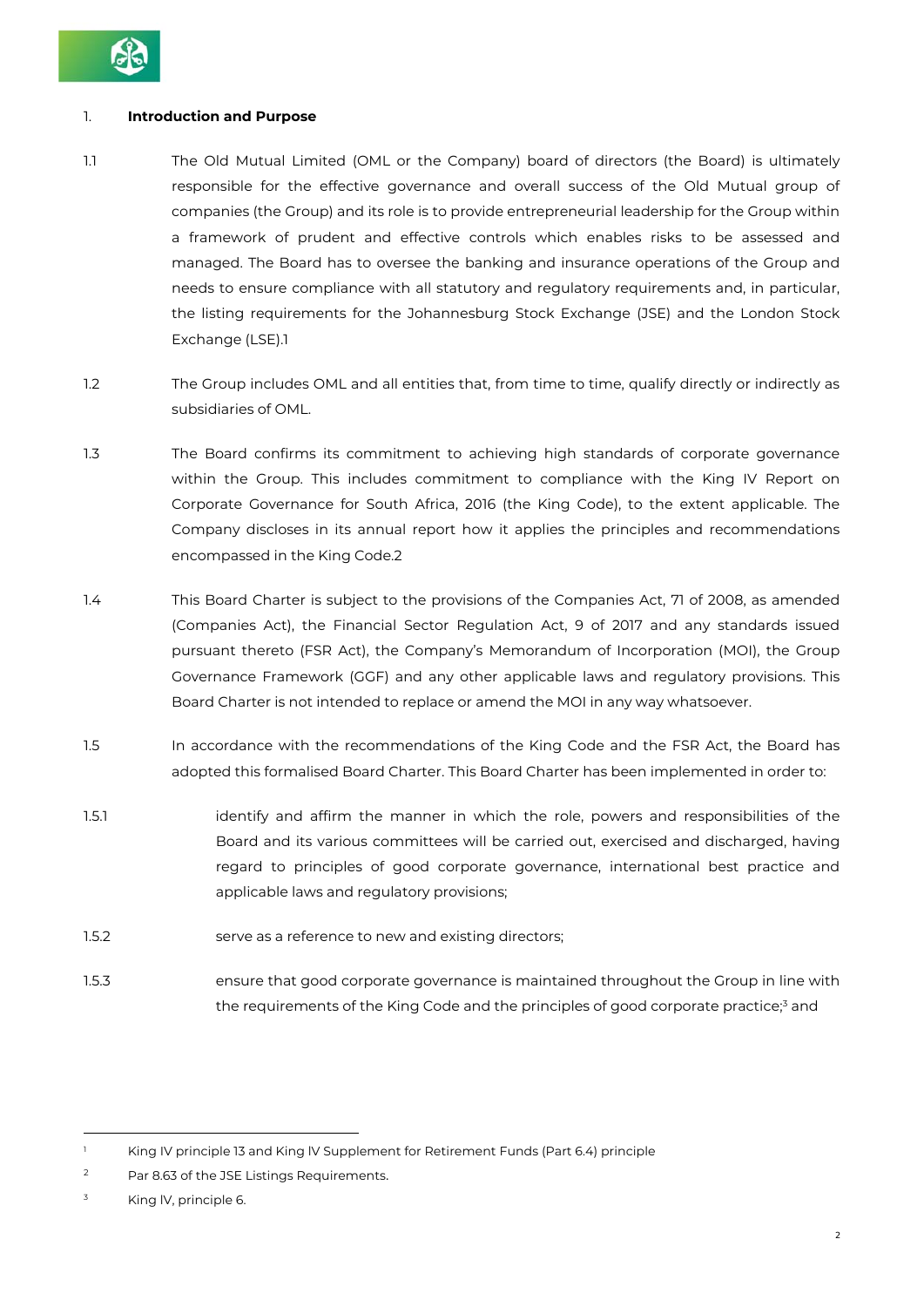

- 1.5.4 set out the internal governance practices and procedures to support its work in a manner that promotes efficient, objective and independent judgement and decisionmaking.4
- 1.6 This Board Charter shall constitute and form an integral part of each Board member's appointment letter (in respect of that member's appointment to the Board) and, if such Board member is also a member of the board of any of the Company's subsidiaries, to the boards of its subsidiary companies (except to the extent that such subsidiary has its own board charter).

#### 2. **Board Structure and Composition**

- 2.1 The Board shall comprise not less than such minimum number of directors as is required by the Companies Act, the listings requirements for the JSE and FSR Act (as contemplated in the MOI). The size and composition of the Board shall furthermore be determined subject to the Appointment and Board Diversity Policy of Directors, as set out in [Annexe A] (the "Appointment and Diversity Policy"), the GGF and other applicable legislation and regulatory requirements.
- 2.2 Each director shall be identified and selected for nomination by the Board, as assisted by the Corporate Governance and Nominations Committee (NomCom), the recommendation of which shall be subject to final approval by the Board. The NomCom will follow a transparent and formal process in recommending suitable candidates for the Board's consideration, as set out in the Appointment and Diversity Policy.5
- 2.3 Directors shall be appointed and removed by the shareholders of OML and/or the Board (as applicable) in accordance with the applicable provisions of the MOI, the Companies Act, the FSR Act and any other applicable laws and regulatory provisions.
- 2.4 Subject to the Companies Act, the Board has the power to appoint directors (i) to fill a casual vacancy (being a vacancy on the Board which does not amount to the number of directors being less than the minimum number of directors prescribed in terms of the MOI) or (ii) as an addition to the Board (as contemplated in section 66(4)(a)(i) of the Companies Act), subject to confirmation of such appointment by the shareholders at the next annual general meeting of the Company.<sup>6</sup>

Par 11 of Prudential Standard requires that the internal governance practices and procedures of the Board must be documented in the Board Charter. While this applies to insurers, similar standards will likely be issued in respect of Conglomerate holding companies.

<sup>5</sup> Par 3.84(a) of the JSE Listings Requirements, King lV, principle 7 and King lV Supplement for Retirement Funds (Part 6.4) principle 7.

<sup>6</sup> Section 66(4)(b) of the Companies Act.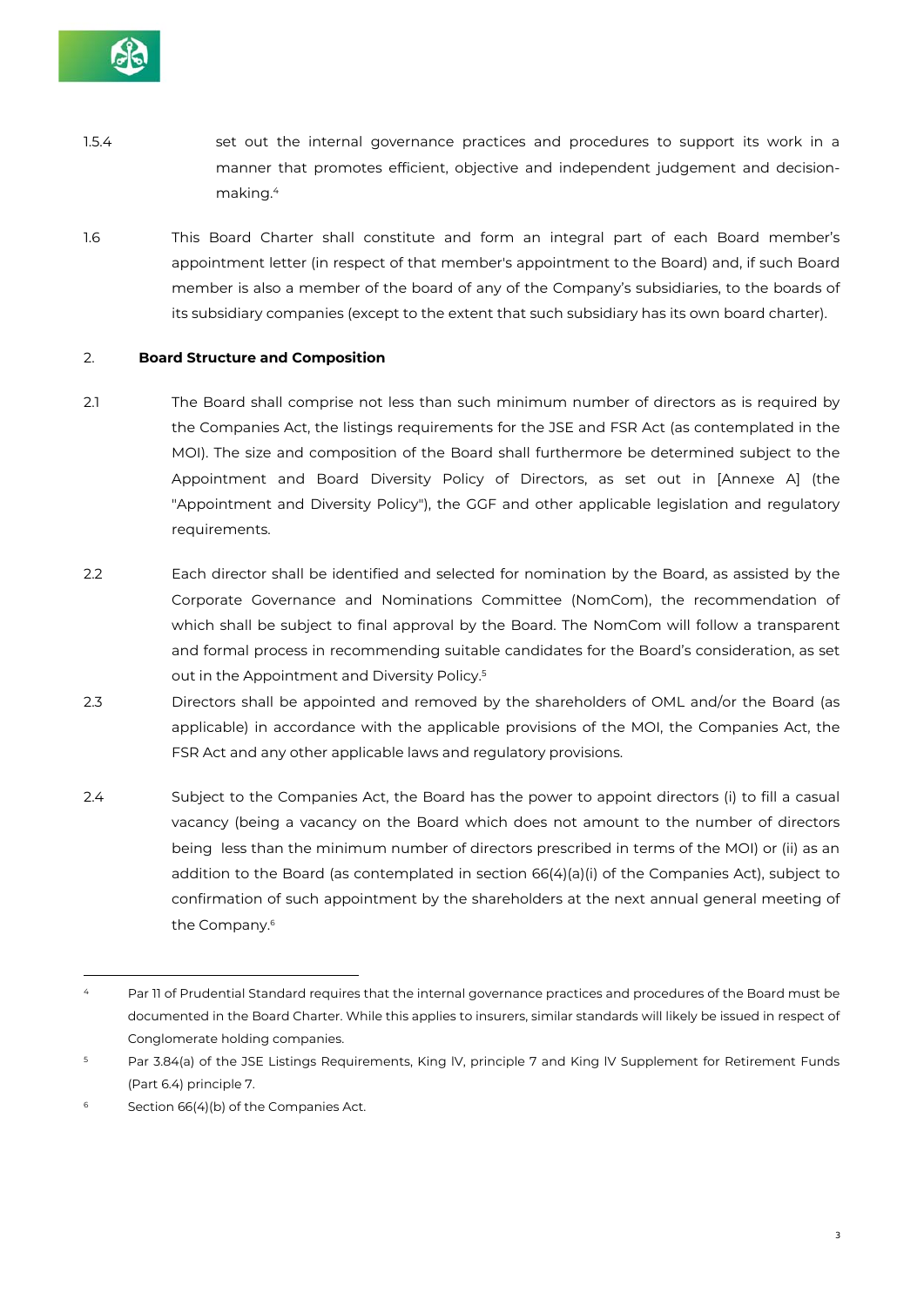

- 2.5 Only individuals with sound ethical reputations and business or professional acumen and who have sufficient time to effectively fulfil their role as Board member, will be considered for appointment to the Board. Individuals with material enduring conflicts of interest with the Company or any Group company that cannot be reasonably managed by the normal methods of declaration of interests and temporary recusal from meetings will not be considered for appointment.
- 2.6 The Board shall comprise:
- 2.6.1 a balance of non-executive and executive directors, of whom the majority shall be independent non-executive directors;<sup>7</sup> and
- 2.6.2 an appropriate number and mix of individuals to provide the necessary breadth and depth of knowledge, skills, experience, diversity and independence to objectively and efficiently meet the Board's responsibilities and objectives and to ensure that there is an adequate overall spread and level of knowledge, skills, experience, and diversity at board level, which is commensurate with the nature, scale and complexity of the business and risks of the Company,8

which will be regularly reviewed,<sup>9</sup> but assessed at least annually, by the Chairperson of the Board (Chairperson) in consultation with the NomCom.

- 2.7 The Company may deviate from the requirements in 2.6 only if circumstances justify an alternative board composition that still provides the independence and capacity needed to govern and prudently manage the Company's business and provided that any relevant approval required for such a deviation in terms of the FSR Act, or otherwise, has been obtained by the Company.<sup>10</sup>
- 2.8 The Board shall prepare and provide a report to the Broad-based Black Economic Empowerment Commission on the Company's compliance with broad-based black economic empowerment, in accordance with the Broad-based Black Economic Empowerment Act, 53 of 2003.<sup>11</sup>
- 2.9 The retirement age for directors is set at 70 years or such age as the Corporate Governance and Nomination Committee, at its discretion, may determine.
- 2.10 The maximum tenure for non-executive directors is three terms of three years, subject to any duly motivated exceptions, approved by the Board, and which should take into account the Board Succession Plan, collective skills of the Board and the orderly transfer of Committee Chairmanship/s.

<sup>7</sup> Par 5.1 of Prudential Standard GOI2.

<sup>8</sup> Par 5.1 of Prudential Standard GOI2.

<sup>9</sup> Par 8.1 of Prudential Standard GOI2.

<sup>&</sup>lt;sup>10</sup> Par 5.2 of Prudential Standard GOI2.

<sup>11</sup> Clause 13G(2) of the B-BBEE Act.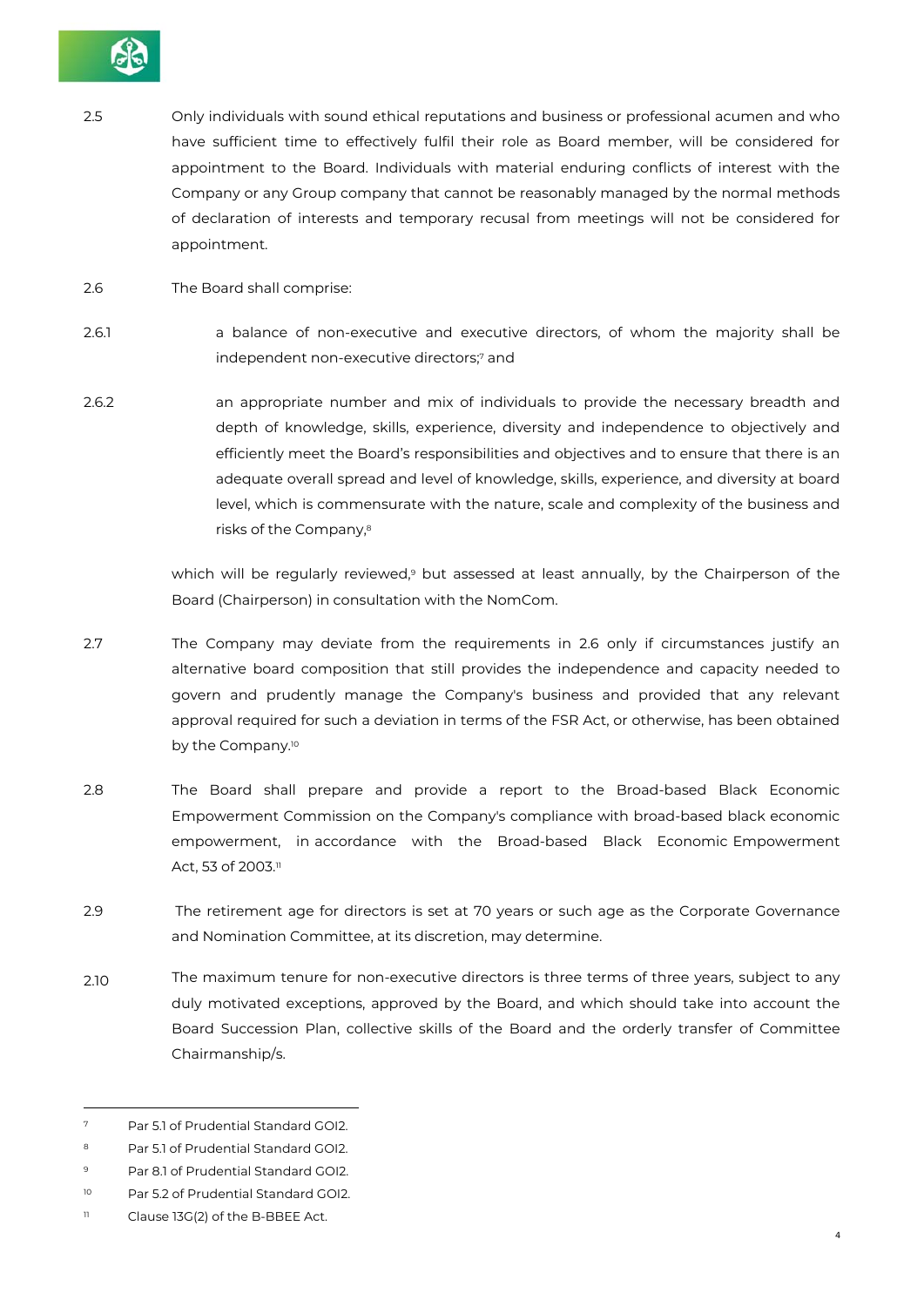

- 2.11 The Board may form committees consisting of directors that will be governed by their own separate committee terms of reference as more fully set out in paragraph 7 below.
- 2.12 The Board should have a minimum of two executive directors, being the Chief Executive Officer (CEO) and the Financial Director, in order to ensure that the Board has more than one point of direct interaction with management.<sup>12</sup>
- 2.13 Following receipt of the NomCom's recommendations, the Board should elect an independent non-executive director as Chairperson, who may not also be the CEO.13
- 2.14 In the event of the Chairperson not being an independent non-executive director, a lead independent director should be appointed by the Board as contemplated in paragraph 5.2 below.14
- 2.15 The Board is the ultimate decision making body of the Company, except in respect of matters reserved for shareholders.

#### 3. **Role and Responsibilities of the Board**

The Board shall have the roles and responsibilities set out below (in addition to other roles and responsibilities set out elsewhere in this Board Charter).

- 3.1 Safeguarding and representing the interests of the stakeholders of the Company in perpetuating a successful and sustainable business that ensures the achievement of the Company's objectives. In the execution of its governance role and responsibilities, the Board should adopt a stakeholder-inclusive approach that balances the needs, interests and expectations of material stakeholders in the best interests of the organisation over time.15
- 3.2 Acting with independence of mind in pursuing the best interest of the Company and its stakeholders.16
- 3.3 Setting the Group's values and being a role model for and testing the ongoing adherence to the Company's values and culture, $\eta$  including, by implementing a code of conduct that promotes integrity for the Board, senior management and other employees, defining therein acceptable and unacceptable behaviours, and which establishes the ethical tone and corporate culture of the Group. The Board shall take appropriate steps to disseminate a code of conduct throughout the Group, along with supporting policies.<sup>18</sup>
- $12$  King IV Principle 7 par 9 and par 3.84 (c) and (g) of the JSE Listings Requirements.
- <sup>13</sup> King IV Principle 7, par 31 and par 3.84(c) of the JSE Listings Requirements.
- 14 King IV Principle 7, par 32.
- 15 King lV, principle 16.
- 16 Par 8.1 of Prudential Standard GOI2.
- 17 Par 8.1 of Prudential Standard GOI2.
- 18 King IV, principle 2 and King IV Supplement for Retirement Funds (Part 6.4) principles 1 and 2.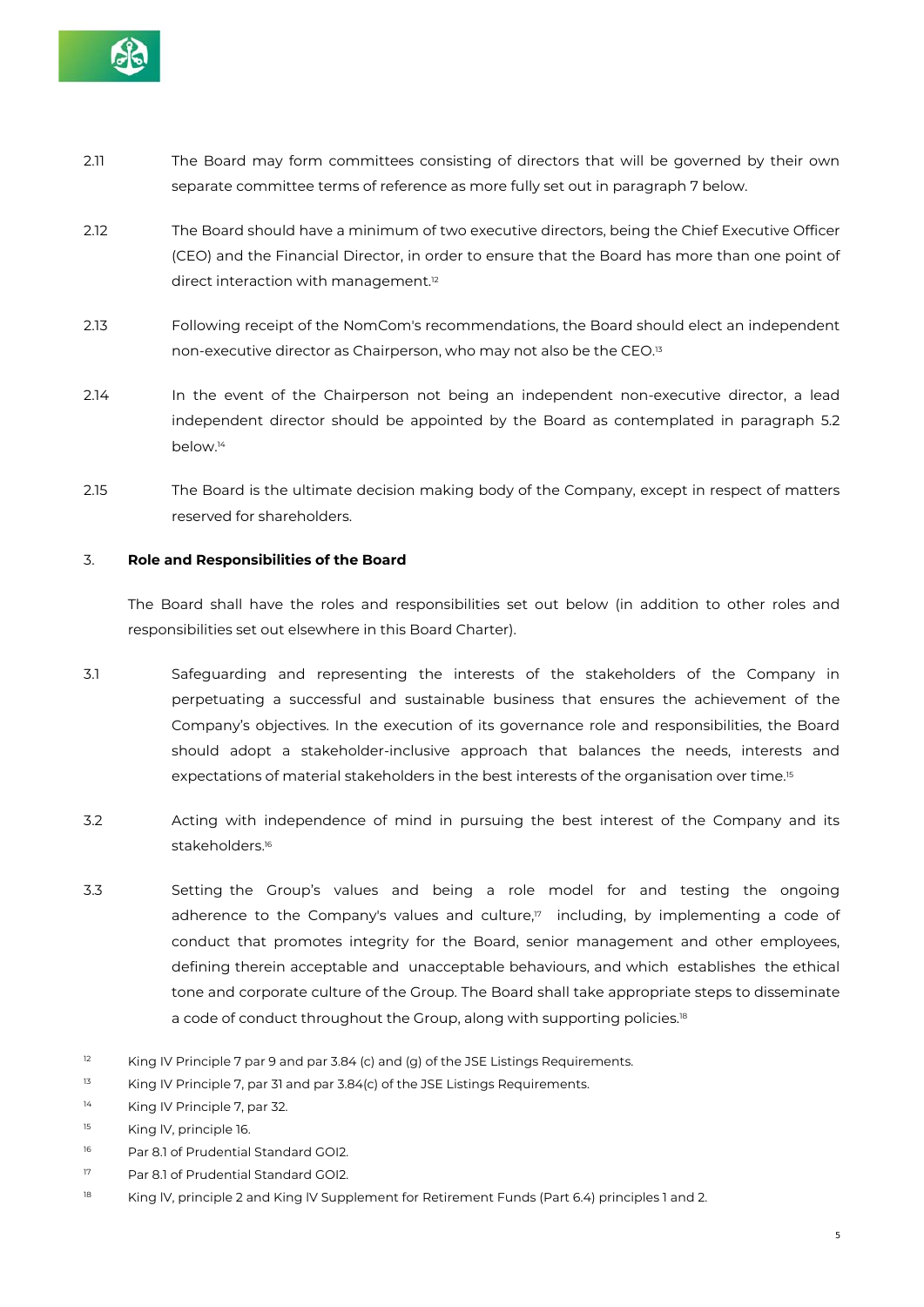

- 3.4 Ensuring that the Company is a responsible corporate citizen.19
- 3.5 Promoting an open and accountable environment in which employees who communicate concerns about illegal or unethical behaviour are properly protected from retaliation.20
- 3.6 Setting and annually reviewing the business objectives of the Company and the strategic direction of the Company, taking into account the long-term financial soundness of the Company, the interest of policyholders and other stakeholders, and the fair treatment of customers,<sup>21</sup> and ensuring (i) appropriate resourcing levels to deliver performance; (ii) that sustainability considerations are effectively integrated and balanced to meet the strategic objectives; and (iii) that the business objectives and strategies of the Company are consistent with its broader stakeholder commitments.<sup>22</sup>
- 3.7 Reviewing and confirming the adequacy of the Group's systems and frameworks including policies of governance, risk and compliance controls (including risk management and internal control systems and functions) that are in place and ensuring that it complies with the legislative obligations and codes of good practice that govern the Group.
- 3.8 Confirming the adequacy of the governance, risk and compliance systems and frameworks (including risk management and internal control systems and functions) $23$  to identify, measure, control and report on all key risk areas and key performance indicators of the Group.
- 3.9 Review the Group Remuneration Standard to ensure that it adequately addresses the remuneration and benefit principles and risks associated with it, and to ensure that it is reasonable taking into account the measurement of performance against pre-determined and agreed criteria and the laws and regulations applicable to the Group.<sup>24</sup>
- 3.10 Setting and overseeing the effective implementation of a remuneration and incentive model that demonstrably supports prudent decision making, is consistent with the Company's risk appetite and does not induce excessive or inappropriate risk taking.25
- 3.11 Ensure that the Company's assurance services and functions enable an effective control environment, and that these support the integrity of information for internal decision- making and of the organisation's external reports.<sup>26</sup> The Board will approve, on recommendation from the OML Group Risk Committee, the Group Combined Assurance Framework.

<sup>&</sup>lt;sup>19</sup> King IV principle 3 and King IV Supplement for Retirement Funds (Part 6.4) principle 3.

<sup>20</sup> Par 8.1 of Prudential Standard GOI2.

<sup>21</sup> Par 8.1 of Prudential Standard GOI2.

<sup>22</sup> Par 8.1 of Prudential Standard GOI2.

<sup>23</sup> Par 8.1 of Prudential Standard GOI2.

<sup>&</sup>lt;sup>24</sup> King IV principle 14 and King IV Supplement for Retirement Funds (Part 6.4) principle 14.

<sup>25</sup> Par 8.1 of Prudential Standard GOI2.

<sup>&</sup>lt;sup>26</sup> King IV principle 15 and King IV Supplement for Retirement Funds (Part 6.4) principle 15.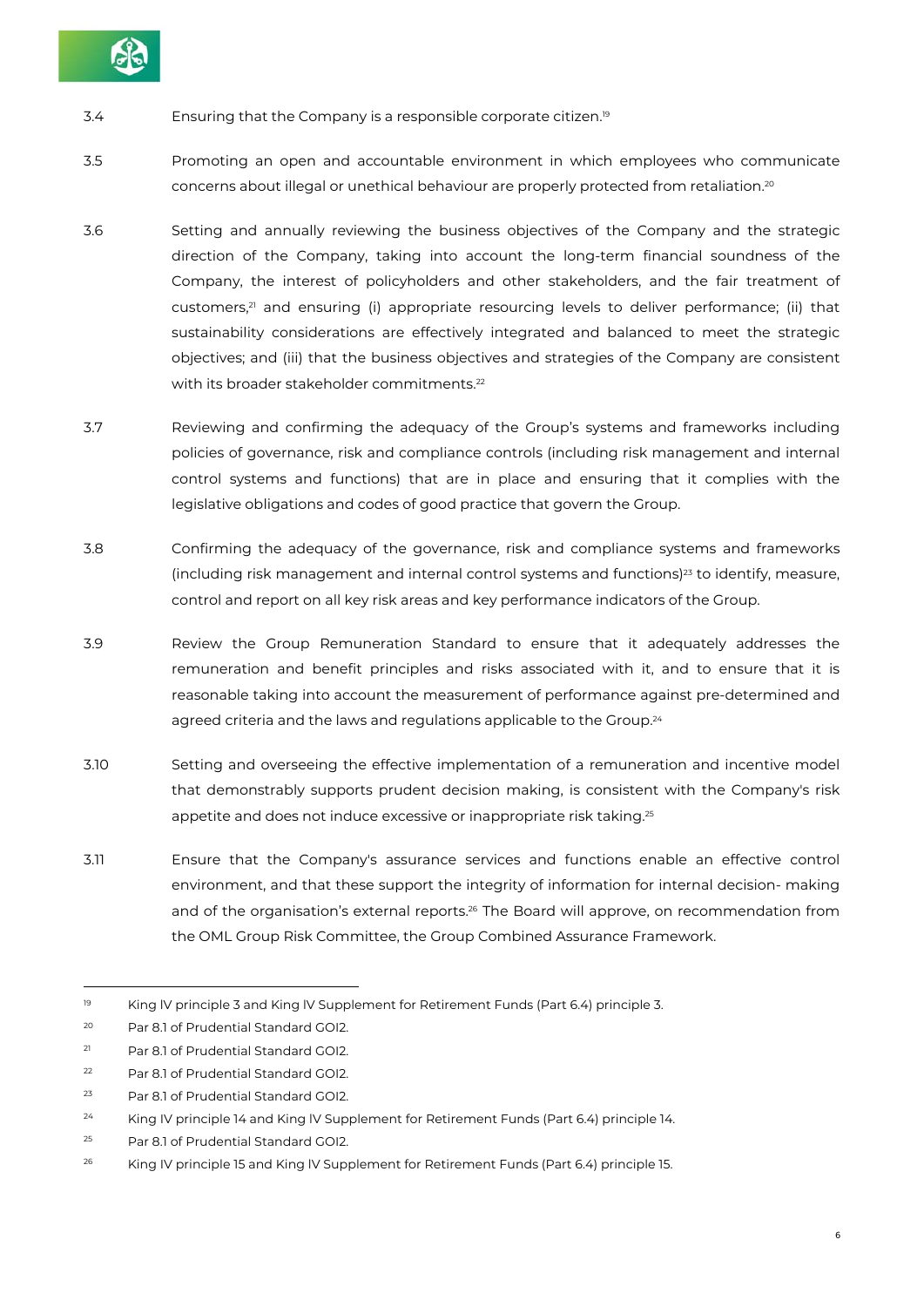

- 3.12 Protecting the Group's financial integrity by reviewing and monitoring the performance of the business of the Group on the basis of, inter alia, quarterly management reports.
- 3.13 Set and implement governance arrangements to ensure reliable and transparent financial reporting for public and supervisory purposes.<sup>27</sup> Ensuring that the Group's interim financial statements, annual financial statements and any other formal announcement satisfy the financial reporting standards and fairly state the affairs of the Group's business.
- 3.14 Reviewing the adequacy of the Group's information technology structure, architecture and processes and confirming that these do not impede the financial soundness of any of the companies in the Group.28
- 3.15 The Board has to ensure that the Group's responsible business policies have been consistently implemented and that the Group's responsible business strategy aligns with the Group's sustainability policies and purpose as well as overall strategy.<sup>29</sup>
- 3.16 The Board has adopted the GGF and will:
	- (a) regularly monitor the implementation of the GGF by the Board and the boards of Group companies;
	- (b) at least annually review the adequacy and effectiveness of the GGF;<sup>30</sup>
	- (c) adopt policies and codes of conduct for the governance of the Company's business that are materially aligned to the policies and processes set out in the GGF;
	- (d) ensure that the Group's subsidiary and associate companies over which the Board exercises ultimate management control or oversight abide by the provisions of the GGF and adopt policies and processes that are aligned to the policies and processes set out therein; and
	- (e) to the extent required in terms of the FSR Act, notify the relevant financial sector regulator of any shortcomings in the GGF, the reasons therefore and the Company's plans to rectify them.<sup>31</sup>
- 3.17 The Board should ensure that responsible investment is practiced by the Company and its subsidiaries to promote good governance and the creation of value by the companies in which they invest.32

<sup>27</sup> Par 8.1 of Prudential Standard GOI2.

<sup>&</sup>lt;sup>28</sup> King IV principle 12 and King IV Supplement for Retirement Funds (Part 6.4) principle 12.

<sup>29</sup> King lV, principles 2 and 3.

<sup>30</sup> Par 8.1 of Prudential Standard GOI2.

<sup>31</sup> Par 8.1 of Prudential Standard GOI2.

<sup>&</sup>lt;sup>32</sup> King IV principle 17 and King IV Supplement for Retirement Funds (Part 6.4) principle 17.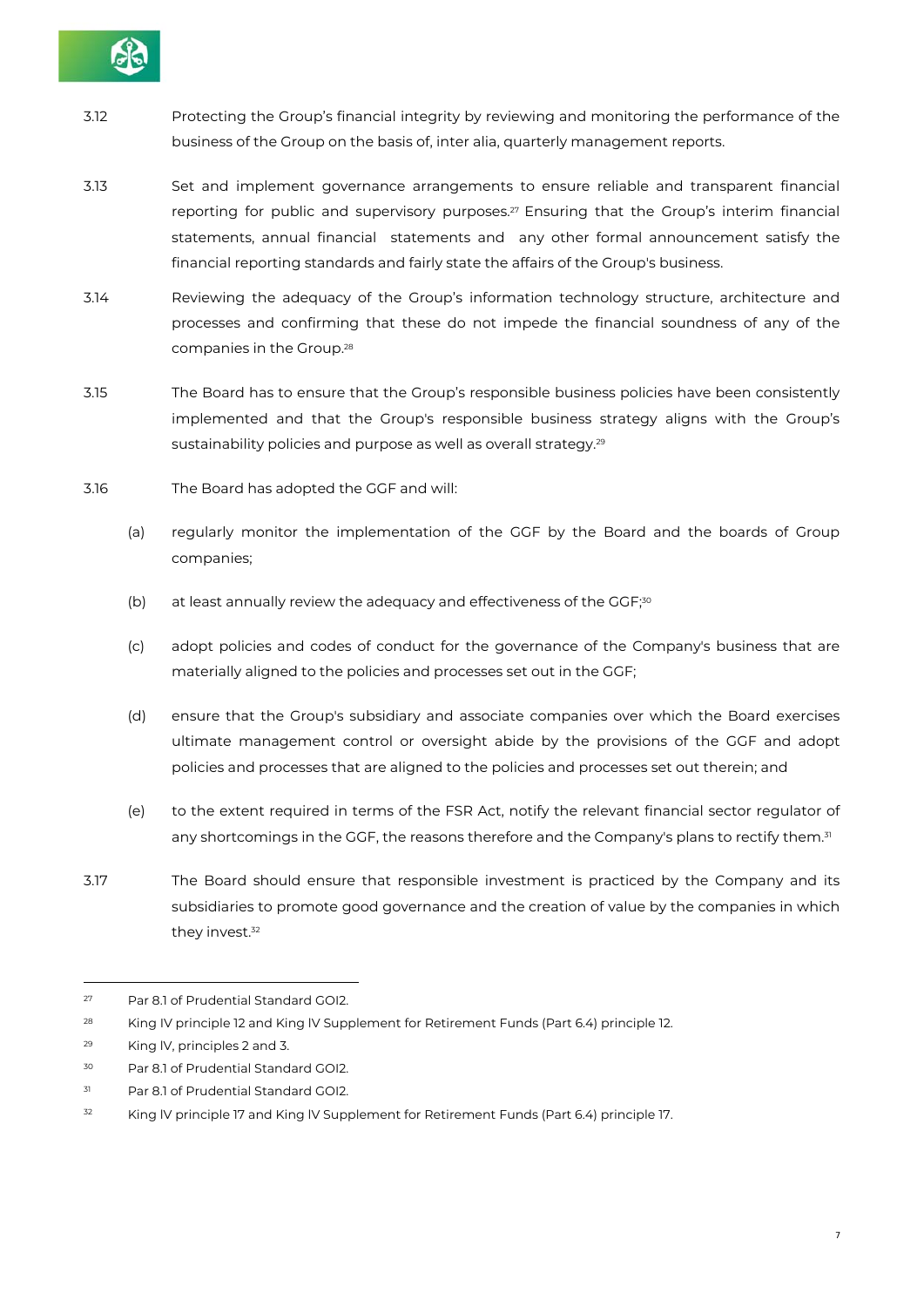

- 3.18 The Board should appreciate that the Company's core purpose, risks and opportunities, strategy, business model, performance and sustainable development are all inseparable elements of the value creation process.<sup>33</sup>
- 3.19 The Board should ensure that reports issued by the Company enable stakeholders to make informed assessments of the Company's performance and its short, medium and long-term prospects.34
- 3.20 The Board should serve as the focal point and custodian of corporate governance in the Company and each director must, in addition to any other requirements in terms of legislation (including to act in good faith, honestly, and reasonably, and to exercise due care and diligence in fulfilling his / her duties): 35
- 3.20.1 at all times comply with the fit and proper policy of the Company;
- 3.20.2 act in the best interests of the Company and policyholders;
- 3.20.3 exercise independent judgement and objectivity in decision making, taking into account the interests of the Company and policyholders;
- 3.20.4 have the commitment necessary to fulfil his/her role, as demonstrated by, for example, a sufficient allocation of time to the affairs of the Company and reasonable limits on the number of directorships held within or outside the Group; and
- 3.20.5 act without favour, providing constructive and robust challenge of proposals and decisions and asking for information when the director considers it necessary.
- 3.21 Overseeing senior management and heads of control functions in accordance with the FSR Act and any other applicable legislation, including monitoring whether:<sup>36</sup>
- 3.21.1 the knowledge and expertise of senior management and heads of control functions remain appropriate to the nature of the Company's business and risk profile;
- 3.21.2 senior management is managing the affairs of the Company in accordance with the strategies and policies set by the Board and the Board-approved risk appetite, values and culture, which monitoring shall be done at least quarterly;

<sup>33</sup> King lV Supplement for Retirement Funds (Part 6.4) principle 4.

<sup>34</sup> King lV Supplement for Retirement Funds (Part 6.4) principle 5.

<sup>35</sup> King lV Supplement for Retirement Funds (Part 6.4) principle 6; par 10 of GOI2.

<sup>36</sup> Par 8.2 of Prudential Standard GOI2.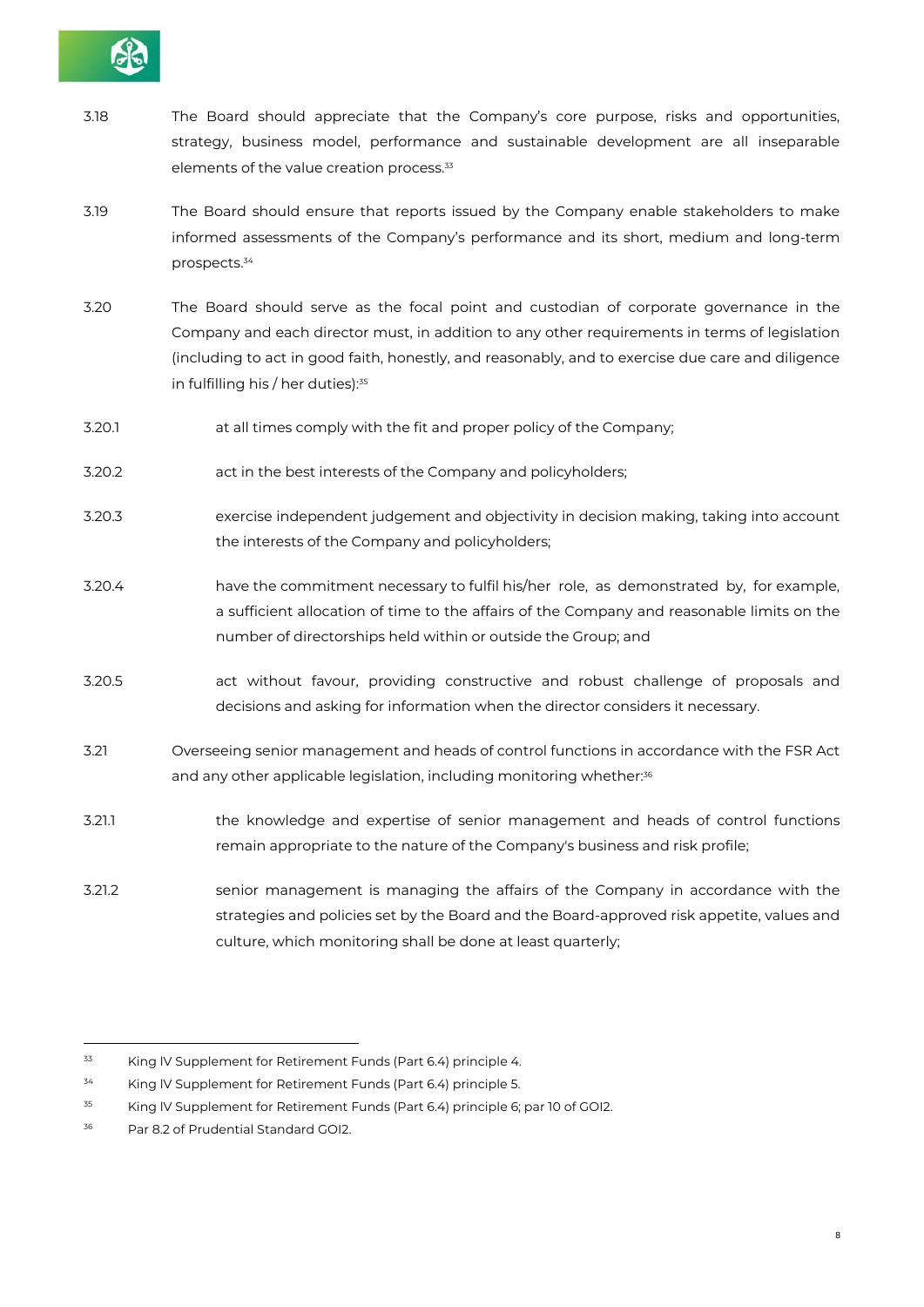

| 3.21.3 | the policies and procedures set by the Board are being properly implemented by senior<br>management and are operating as intended;                                                                                                 |
|--------|------------------------------------------------------------------------------------------------------------------------------------------------------------------------------------------------------------------------------------|
| 3.21.4 | senior management is promoting a culture of sound risk management, compliance and<br>policyholder protection;                                                                                                                      |
| 3.21.5 | senior management and heads of control functions provide the Board with adequate<br>and timely information to enable it to carry out its duties and functions; and                                                                 |
| 3.21.6 | senior management and heads of control functions provide the relevant financial sector<br>regulators and other stakeholders with the information required to satisfy the legal and<br>other obligations applicable to the Company. |
| 3.22   | Prescribe the mandates of the Group's Control Functions, including Risk, Compliance, Actuarial                                                                                                                                     |

3.23 Regularly meeting with senior management and heads of control functions to discuss and review the decisions made, information provided and explanations given with respect to the business and operations of the Company.37

Oversight, Internal Audit as well as Group Forensic Services (GFS).

#### 4. **Reserve Powers of the Board**

For clarity, it is specifically noted that as a general principle, all strategic and policy decisions are reserved for the Board and may not be delegated and, in particular (without limitation), the following matters are reserved for the Board:<sup>38</sup>

#### 4.1 **Strategy**

- 4.1.1 The approval of the Group's medium and long-term direction and strategy and the approval of any material changes to the strategy, whilst evaluating all key assumptions and business indicators on which the Group's strategic objectives and policies are based.39
- 4.1.2 Any material change to the businesses carried on by the Company.
- 4.1.3 The approval of the Company's annual business plans and budget.
- 4.1.4 Approval of any merger, acquisition or disposal which is categorized as a notifiable merger for purposes of the Competition Act, 89 of 1998, as amended.
- 4.1.5 Approval of the acquisition or disposal of any material business or the cessation of any material part of the business, having gross assets comprised in shareholders' funds, or having an estimated net worth, exceeding the CEO's limit as set out in the Group Delegation of Authority Framework.

<sup>37</sup> Par 8.2 of Prudential Standard GOI2.

<sup>38</sup> Par 9.2 of Prudential Standard GOI2.

<sup>39</sup> King lV, principle 4.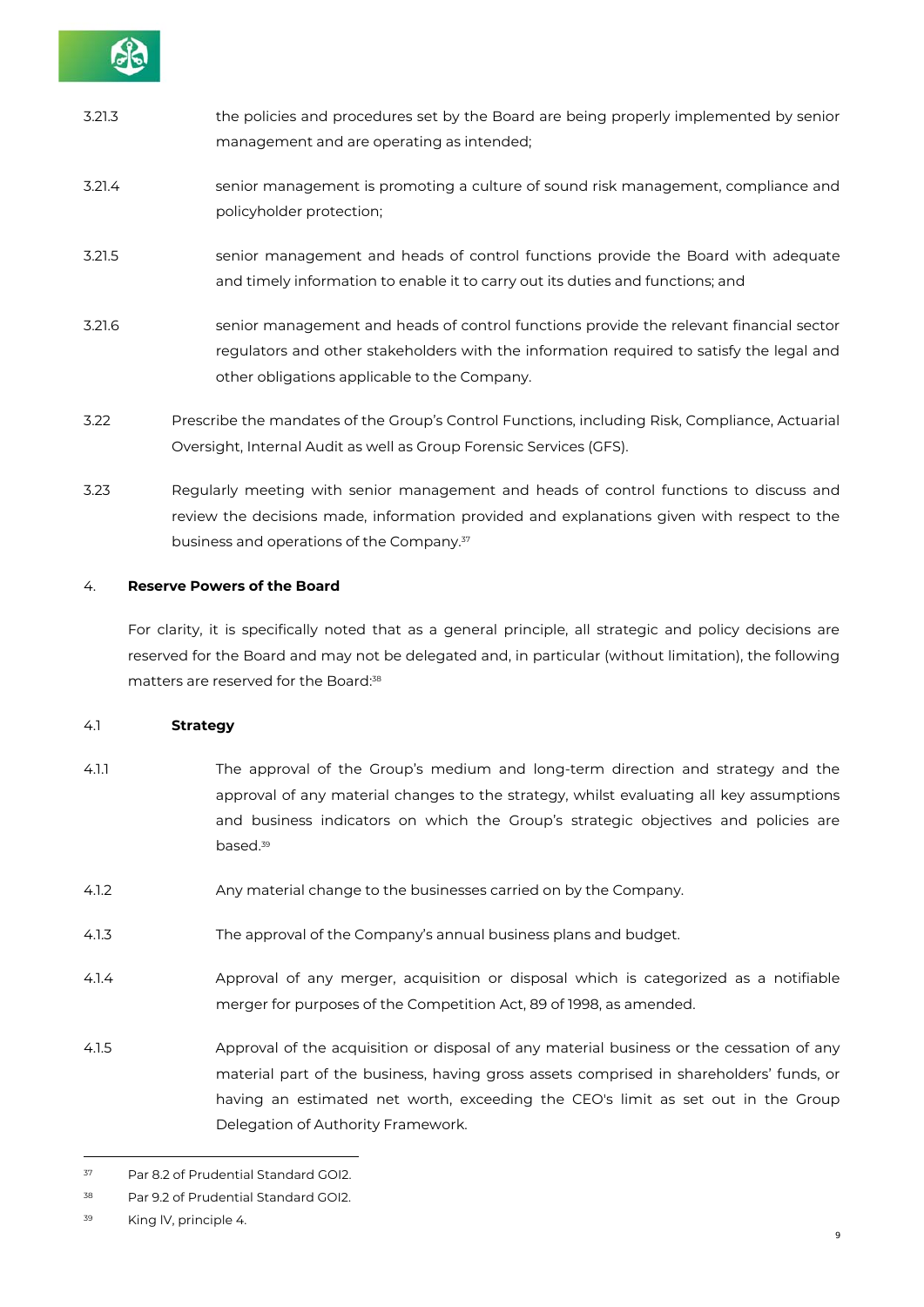

 4.1.6 Any other matter as determined from time to time by the Board, including but not limited to matters that could or are likely to have a material effect on the Company's financial position, future strategy or reputation.

#### 4.2 **Financial Matters**

- 4.2.1 Approval of significant changes to the accounting policies or practices of the Company on recommendation of the Audit Committee.
- 4.2.2 Approval of a dividend policy that allows OML to meet shareholder expectations for dividends as well as maintain capital adequacy and medium to long-term growth targets.
- 4.2.3 Declaration or recommendation of distributions in accordance with the MoI, the Companies Act and as per the Company's dividend policy.
- 4.2.4 The issue of any publicly listed debt instrument by the Company or the early redemption of such an instrument.
- 4.2.5 Approval of annual financial statements and interim reports and annual reports of the Company, after review thereof by the Audit Committee and the Risk Committee.
- 4.2.6 Approval of the creation of any mortgage, charge or security interest over any material assets of the Company.
- 4.2.7 The approval of any changes to the residence or tax status of OML.
- 4.2.8 Ensuring that OML maintains an adequate level of capital to fulfil both its statutory and internal capital requirements. The Board shall empower the OML Executive Committee (Exco) to have sole authority to manage the capital of the Group in a manner consistent with the expectations of the OML shareholders, as agreed with the Board.
- 4.2.9 Annually reviewing, approving and implementing the Group Delegation of Authority Framework and the OML expenditure limits.

4.3 **Risk**

- 4.3.1 Exercise conglomerate risk oversight aimed at ensuring that risks are monitored and managed by the Company and its subsidiaries. This will be cascaded from OML to ensure material consistency with the GGF and Enterprise Risk Management Framework.
- 4.3.2 Review, at a minimum at least annually, the Group's risk strategy document. Approve the Group's risk strategy and risk appetite, in compliance with the requirements under the FSR Act. In relation to liquidity risk, the Board should establish the Group's liquidity risk appetite by defining the level of liquidity risk that the Board is willing to assume, which should be in line with the business strategy and objectives of OML subsidiaries.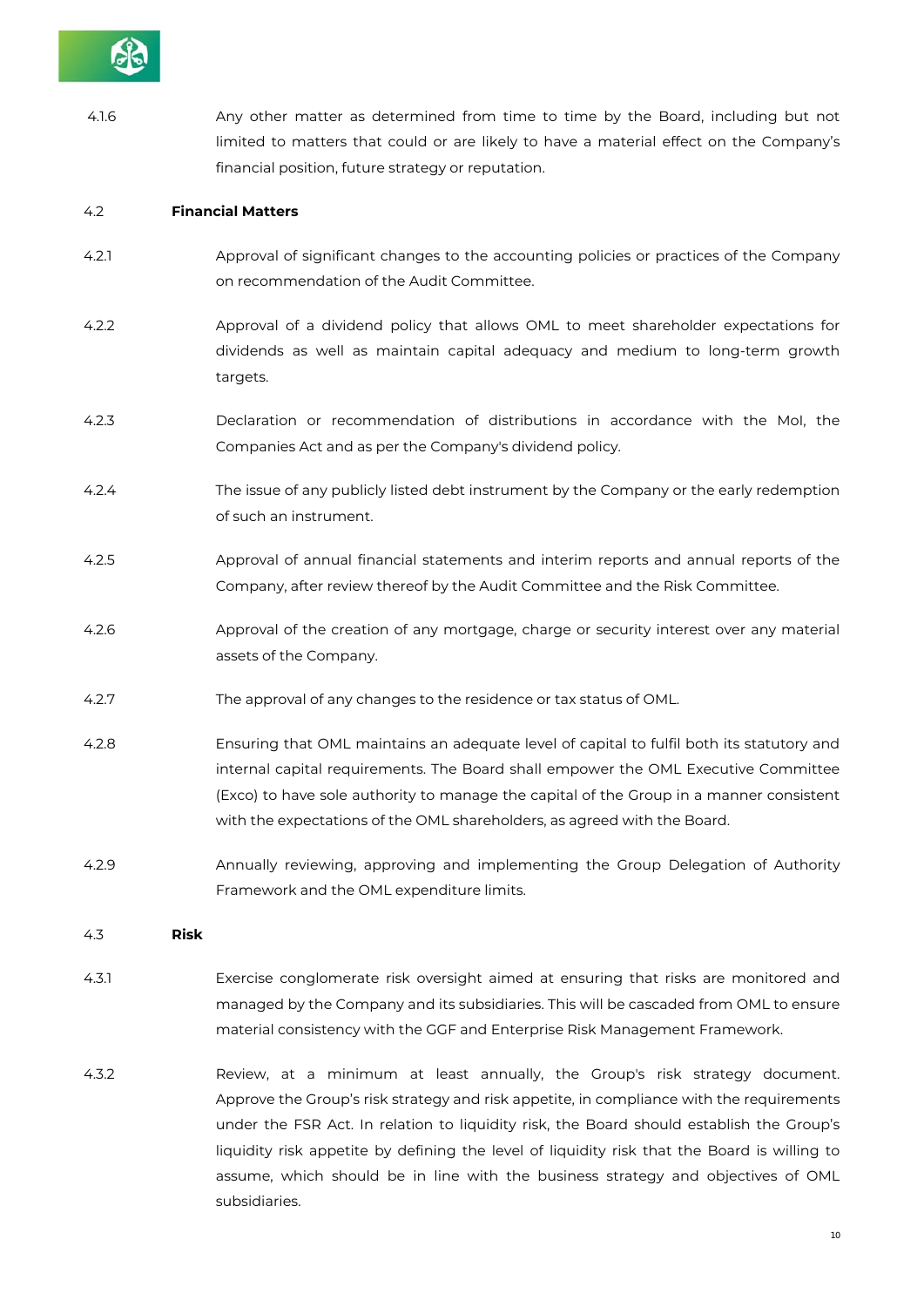

4.3.3 Approve the principles for the proportional implementation of Level 2 risk policies applicable to OML subsidiaries and minimum standard requirements for the risk management processes, methodologies and tools of OML subsidiaries, taking into account the nature, scale and complexity of the respective OML subsidiaries and their respective operations, the level of risk posed to the Group and applicable regulatory requirements.

- 4.3.4 Receive and review regular reports on the nature and extent of risks to OML's business (including, inter alia, legal, insurance, market conduct and operational risks), the occurrence of risk events (including, inter alia, market conduct and operational risk events (such as control breaks)), the potential impact of new or emerging risks and trends (including, inter alia, the status of any litigation) and the adequacy and effectiveness of related controls and/or mitigating management actions.
- 4.3.5 The Board will ensure that the Company has in place effective systems for risk management and internal control to address key risks and is required to obtain input and assurance from the heads of the Company's risk management, compliance and actuarial functions regarding the operations, efficiency and effectiveness of the components of the systems for risk management and internal controls relevant to their respective areas of responsibility.40
- 4.3.6 The Board will establish and maintain an enterprise risk management framework to, inter alia, enable the identification of intra-group transactions, credit risk and concentration and contagion risks across the Group. OML is responsible for ensuring that its subsidiaries engage in an ongoing dialogue to appropriately monitor and, where appropriate, reduce risks when undue concentration / contagion risks are identified. Alternatively, the Board must ensure that subsidiaries hold additional capital against the additional risks. OML must ensure that intra-group transactions are managed in such a way as to eliminate/minimise risk.41

#### 4.4 **Regulatory**

 $\overline{a}$ 

4.4.1 Monitor and oversee the appropriateness of regulatory compliance, processes and reporting, via the Audit Committee and the Risk Committee, and protecting the Group's regulatory reputation.

<sup>40</sup> Par 2.1 and 2.2 of Prudential Standard GOI 3.

<sup>41</sup> King IV principle 11 and King lV Supplement for Retirement Funds (Part 6.4) principle 11.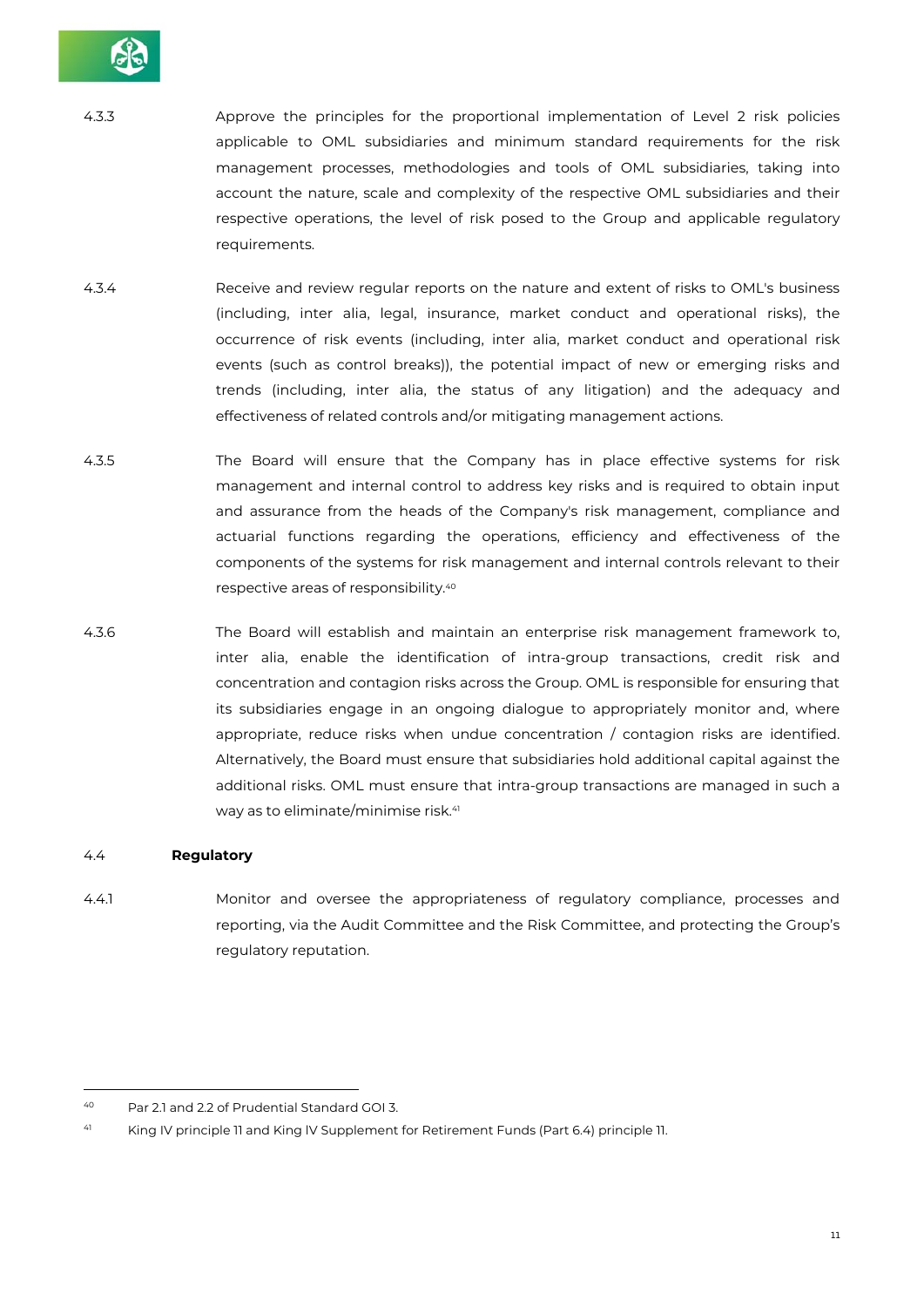

- 4.4.2 Approve the OML's regulatory compliance strategy, obtain assurance that regulatory compliance requirements are implemented in the OML's business, approve the annual high level Regulatory Compliance plan setting out compliance monitoring activities to be conducted, understand how they will be resourced and be satisfied that those resources will be adequate.
- 4.4.3 Receive and review regular reports on the nature and extent of all material regulatory compliance risks to the OML's business, the potential impact of new or emerging laws and regulations, the occurrence of any regulatory non-compliance related risk events (including compliance-related control breaks and any regulatory enforcement actions) and the adequacy and effectiveness of related processes, controls and/or mitigating actions.

#### 4.5 **Statutory & Administrative**

- 4.5.1 The calling of general meetings.
- 4.5.2 Setting the terms of reference for the Board and the Board Committees, setting the roles and responsibilities of the Chairperson and the LID, and approving the role descriptions for the CEO, the Finance Director and any other executive directors who may be appointed.

#### 4.6 **Human Resource Matters**

- 4.6.1 The approval of appointments to the Board and the renewal of non-executive directors' appointments and the recommendation of any such appointments to the shareholders for approval at the next annual general meeting of the Company under guidance of the Directors Appointment Policy.
- 4.6.2 The appointment and removal of the CEO, Finance Director, other executive directors, the Risk and Actuarial Director and the Group Company Secretary.
- 4.6.3 Ensuring the adequacy of succession plans for directors, as well as Group executive members, including the Chief Risk Officer and the Chief Internal Auditor.
- 4.6.4 Reviewing the appointment and, where necessary, the removal of directors, and considering advice from the Remuneration Committee in determining the appropriate levels of executive remuneration within OML.42
- 4.6.5 Annually approve, on recommendation from the Remuneration Committee, the Group's Remuneration Implementation Plan and Policy.

<sup>42</sup> King IV principle 14.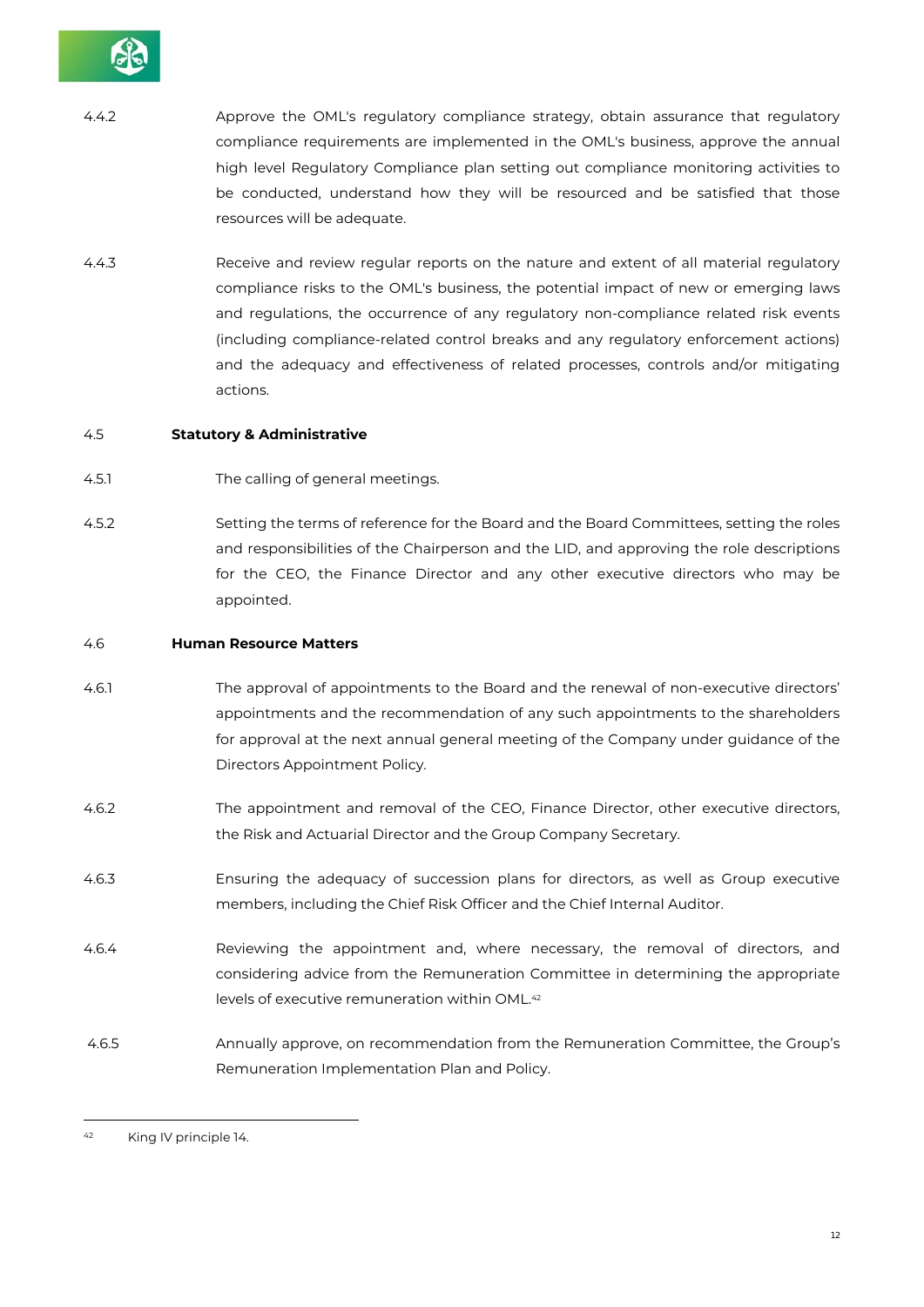

#### 4.7 **Transactions**

- 4.7.1 The approval of any matter where the relevant value or potential impact may be in excess of the limit as set out in the Group Delegation of Authority Framework, other than where separate levels of authority have been delegated by specific resolution of the Board.
- 4.7.2 The approval of any material changes to the Company's corporate structure.
- 4.7.3 The approval of the overall level of insurance for the Company, including any material change to the extent of cover for and terms of directors' and officers' liability insurance and the indemnification of directors.

#### 5. **Leadership**

#### 5.1 **The Chairperson**

- 5.1.1 The Chairperson shall be elected and appointed by the Board for a period determined by the Board. The Chairperson must be an independent non-executive director, unless otherwise approved by the Prudential Authority, if and to the extent required in terms of the FSR Act.43 The Board may, at any time, terminate the Chairperson's appointment as such.
- 5.1.2 The role and responsibilities of the Chairperson:
- 5.1.2.1 include (without limitation):44
- 5.1.2.1.1 providing leadership to the Board in respect of the proper and effective functioning Of the Board as a collective;
- 5.1.2.1.2 ensuring that adequate time is allocated for discussion of Board matters, especially discussions of a strategic or policy nature; and
- 5.1.2.1.3 promoting a culture of openness and debate among directors, senior management and heads of control functions; and
- 5.1.2.2 will otherwise be agreed between himself and the Board and be formally documented in his letter of appointment, which will be made available to all directors.<sup>45</sup>
- 5.1.3 The Board and the Chairperson may, from time to time, revise the role and responsibilities of the Chairperson, by means of an amendment to the Chairperson's letter of appointment.

<sup>43</sup> Par 6.1 of Prudential Standard GOI2.

<sup>44</sup> Par 6.3 of Prudential Standard GOI2.

<sup>45</sup> King IV Principle 7, par 33.

<sup>46</sup> Par 6.1 and 6.4 of Prudential Standard GOI2.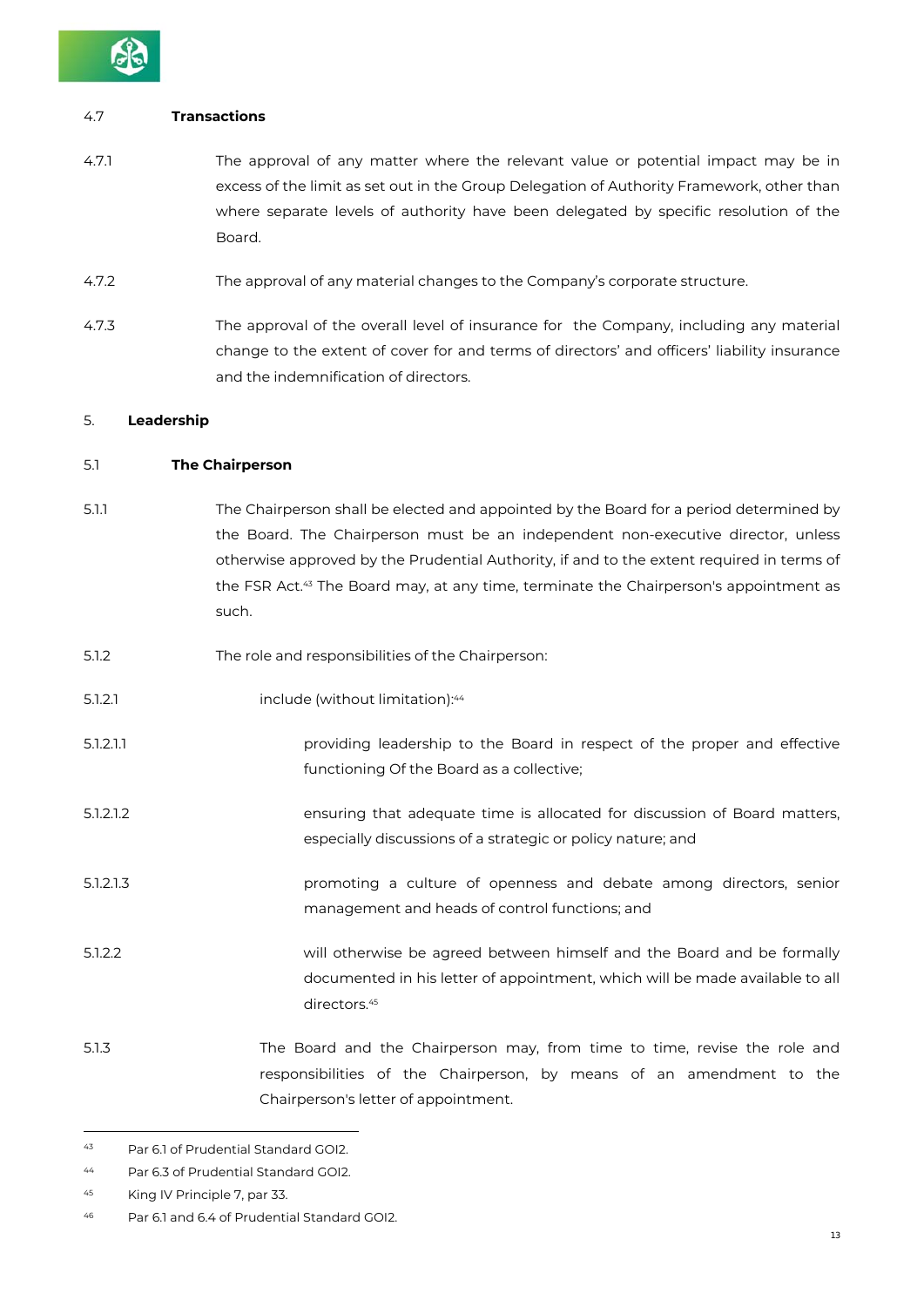

#### 5.2 **Lead Independent Directo**r

- 5.2.1 The Board, in consultation with the NomCom, shall appoint an independent nonexecutive director as the lead independent director (LID), to substitute the Chairperson where required (including in instances where the Chairperson is not independent (subject to approval by the Prudential Authority, if and to the extent required in terms of the FSR Act)46 or free of conflict) and with the authority and responsibilities as listed below.47
- 5.2.2 The LID, will fulfil the following duties:
- 5.2.2.1 provide leadership and advice to the Board, without detracting from the authority of the Chairperson, in respect of matters where the Chairperson has a conflict of interest or a perceived conflict of interest, including by identifying circumstances where the Chairperson may have a conflict of interest or a perceived conflict of interest that may impact on the Chairperson's independent decision-making;<sup>48</sup>
- 5.2.2.2 preside at Board meetings and chair discussions and decision-making by the Board, in the absence of the Chairperson or where the Chairperson has a conflict of interest or a perceived conflict of interest;49
- 5.2.2.3 perform any other functions of the Chairperson that cannot be performed by the Chairperson because of a conflict of interest or perceived conflict of interest;<sup>50</sup>
- 5.2.2.4 facilitate discussion and open dialogue among independent directors during and outside Board meetings;
- 5.2.2.5 serve as liaison between the Chairperson and other members of the Board, if necessary;51
- 5.2.2.6 provide the Chairperson with feedback and counsel concerning interactions at the Board in his/her absence;
- 5.2.2.7 **provide a sounding board for the Chairperson**, $52$  including to discuss confidential issues related to governance, Board performance, the performance of individual directors, and concerns raised by directors, shareholders or employees;<sup>53</sup>

<sup>47</sup> King IV Principle 7, par 32.

<sup>48</sup> Par 6.5 of Prudential Standard GOI2.

<sup>49</sup> King IV Principle 7, par 32(a) and (f); par 6.5 of Prudential Standard GOI2.

<sup>50</sup> Par 6.5 of Prudential Standard GOI2.

<sup>51</sup> King IV Principle 7, par 32(c).

<sup>52</sup> King IV Principle 7, par 32(b).

<sup>53</sup> Par 6.5 of Prudential Standard GOI2.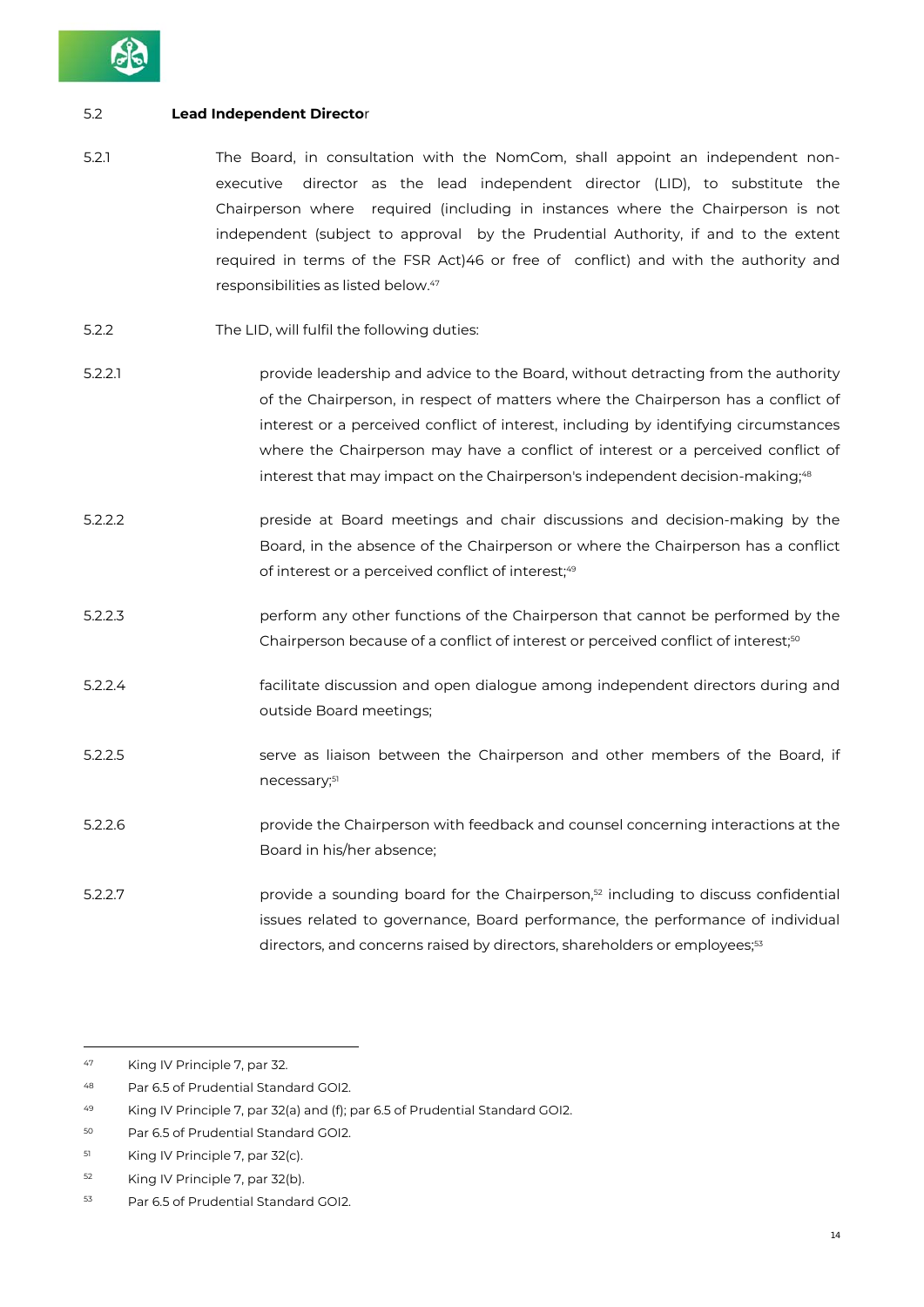| 5.2.2.8  | liaise with major shareholders where contact through the normal channels has<br>failed to resolve concerns, where the Chairperson is unable to do so or where it<br>would be inappropriate for the Chairperson to do so (e.g. where the Chairperson<br>has a conflict of interest in relation to that matter); <sup>54</sup>                                                                  |
|----------|-----------------------------------------------------------------------------------------------------------------------------------------------------------------------------------------------------------------------------------------------------------------------------------------------------------------------------------------------------------------------------------------------|
| 5.2.2.9  | perform the annual appraisal of the Chairperson in consultation with the NomCom<br>and based on direct and confidential feedback from all directors; <sup>55</sup>                                                                                                                                                                                                                            |
| 5.2.2.10 | such other duties that the Board of directors may from time to time delegate to<br>the LID.                                                                                                                                                                                                                                                                                                   |
| 5.3      | <b>Chief Executive Officer</b>                                                                                                                                                                                                                                                                                                                                                                |
| 5.3.1    | The Board shall appoint and may terminate the services of the CEO, subject to 3.3.2, and<br>should establish a framework for the delegation of authority to the CEO, which promotes<br>independent judgement, assists with balance of power and the effective discharge of the<br>Board's duties. <sup>56</sup>                                                                               |
| 5.3.2    | Subject to the provisions of any contract between the CEO and the Company, the CEO<br>shall be a director and shall be subject to the same provisions as to disqualification and<br>removal as the other directors of the Company. Should the CEO's appointment as a<br>director be terminated at any time, his/her appointment as CEO shall be terminated<br>simultaneously, and vice versa. |
| 5.3.3    | The Board delegates responsibility for overseeing the day to day management of the<br>Group to the CEO in accordance with the description of his/her role as determined by the<br>Board from time to time, subject to the matters reserved for the Board and the matters<br>delegated to the committees of the Board.                                                                         |
| 5.3.4    | The CEO will be responsible for leading the implementation and execution of approved<br>strategy, policy and operational planning, and will serve as the chief link between<br>management and the Board. <sup>57</sup>                                                                                                                                                                        |
| 5.3.5    | The CEO, with advice from the executive management of the Company, where necessary<br>and appropriate, has overall responsibility for:                                                                                                                                                                                                                                                        |
| 5.3.5.1  | delivering and reporting to the Board on the implementation of strategy and the<br>execution of business plans agreed by the Board; <sup>58</sup>                                                                                                                                                                                                                                             |
| 54<br>55 | King IV Principle 7, par 32(d).<br>King IV Principle 7, par 32(g); par 6.5 of Prudential Standard GOI2.                                                                                                                                                                                                                                                                                       |

56 King IV principles 8 and 10 and King lV Supplement for Retirement Funds (Part 6.4) principle 8.

57 King IV principle 10, par 77.

<sup>58</sup> King IV principle 10, par 78.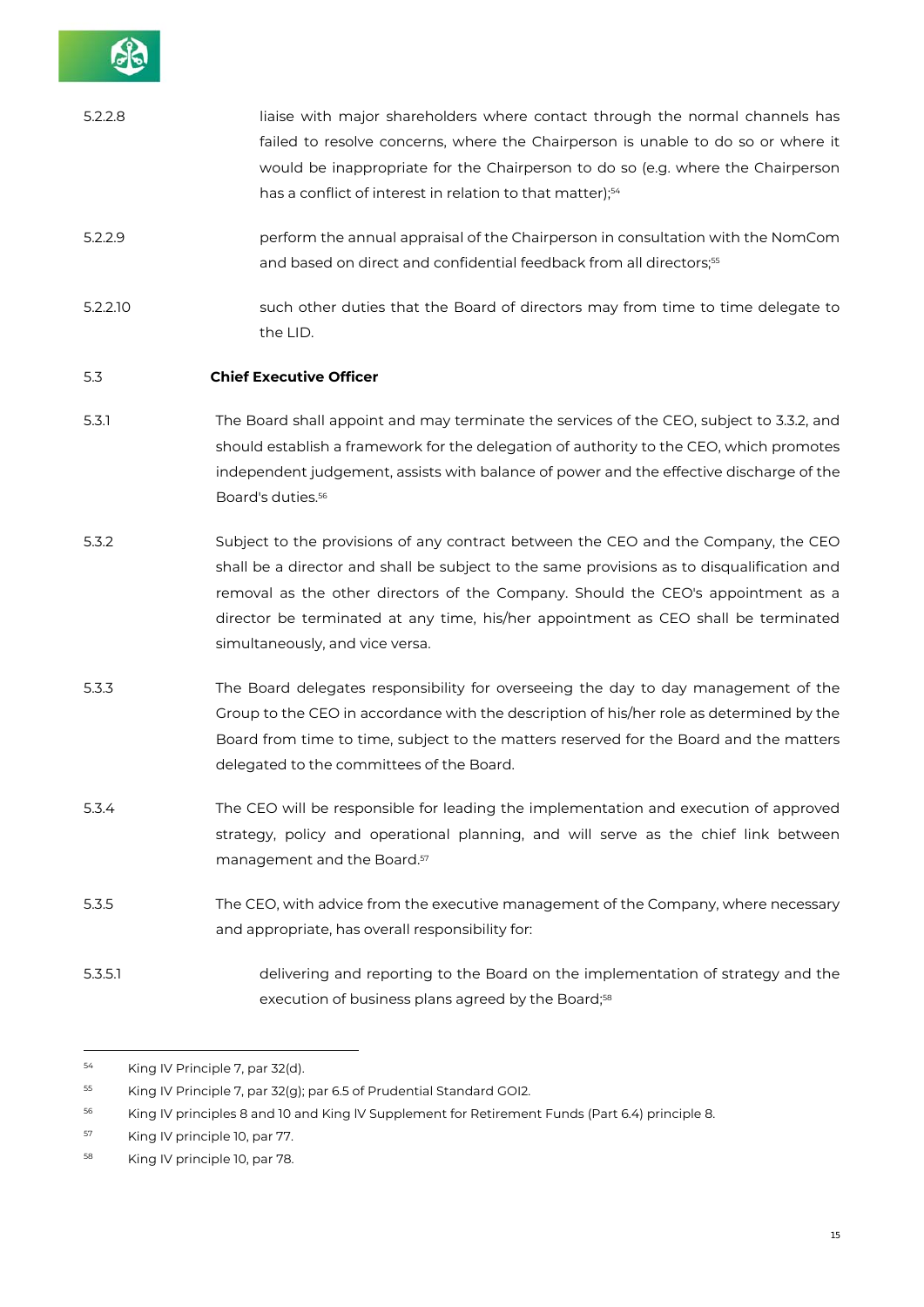

| 5.3.5.2  | the effective exercise of the rights of ownership of shares held in Group<br>companies;                                                                                                                                                                                                                                                                                                                                                                                                                             |
|----------|---------------------------------------------------------------------------------------------------------------------------------------------------------------------------------------------------------------------------------------------------------------------------------------------------------------------------------------------------------------------------------------------------------------------------------------------------------------------------------------------------------------------|
| 5.3.5.3  | maintaining and ensuring the effectiveness of the system of governance and<br>controls that are in place across the Company's activities;                                                                                                                                                                                                                                                                                                                                                                           |
| 5.3.5.4  | strive to achieve financial and operational targets and ensure that the day-to-day<br>business affairs of the Group are appropriately monitored and managed within the<br>approved Group Delegation of Authority Framework;                                                                                                                                                                                                                                                                                         |
| 5.3.5.5  | establish an organisational structure for the Company which is necessary to<br>enable execution of its strategic planning;                                                                                                                                                                                                                                                                                                                                                                                          |
| 5.3.5.6  | in conjunction with the NomCom, ensure proper succession planning for<br>executive management of the Company;                                                                                                                                                                                                                                                                                                                                                                                                       |
| 5.3.5.7  | monitor and report to the Board the performance of the Company and its<br>conformance with compliance imperatives;                                                                                                                                                                                                                                                                                                                                                                                                  |
| 5.3.5.8  | set the tone at management level in providing ethical leadership and creating an<br>ethical environment and maintaining a positive and ethical work climate that is<br>conducive to attracting, retaining and motivating a diverse group of quality<br>employees;                                                                                                                                                                                                                                                   |
| 5.3.5.9  | with the assistance of the NomCom, the Audit Committee and the Risk<br>Committee, ensure that the Company complies with all relevant laws and<br>corporate governance principles and applies all recommended best practices;                                                                                                                                                                                                                                                                                        |
| 5.3.5.10 | formulate and oversee the implementation of policies; <sup>59</sup> and                                                                                                                                                                                                                                                                                                                                                                                                                                             |
| 5.3.5.11 | establish and implement a communications policy, approved by the Responsible<br>Business (including Social and Ethics) Committee, on behalf of the Board,<br>encompassing the responsibility of clear, balanced and truthful communication to<br>all stakeholders and including impartial and effective arrangements for<br>communicating with all relevant financial sector regulators to ensure that<br>regulatory matters are properly prioritised and dealt with expeditiously and<br>accurately. <sup>60</sup> |
| 5.3.6    | The CEO may delegate the powers vested in him as he deems fit, provided that<br>this is done in accordance with the Group Delegation of Authority Framework.                                                                                                                                                                                                                                                                                                                                                        |

<sup>59</sup> Par 8.1 of Prudential Standard GOI2.

<sup>60</sup> King lV, principle 5; par 8.1 of Prudential Standard GOI2.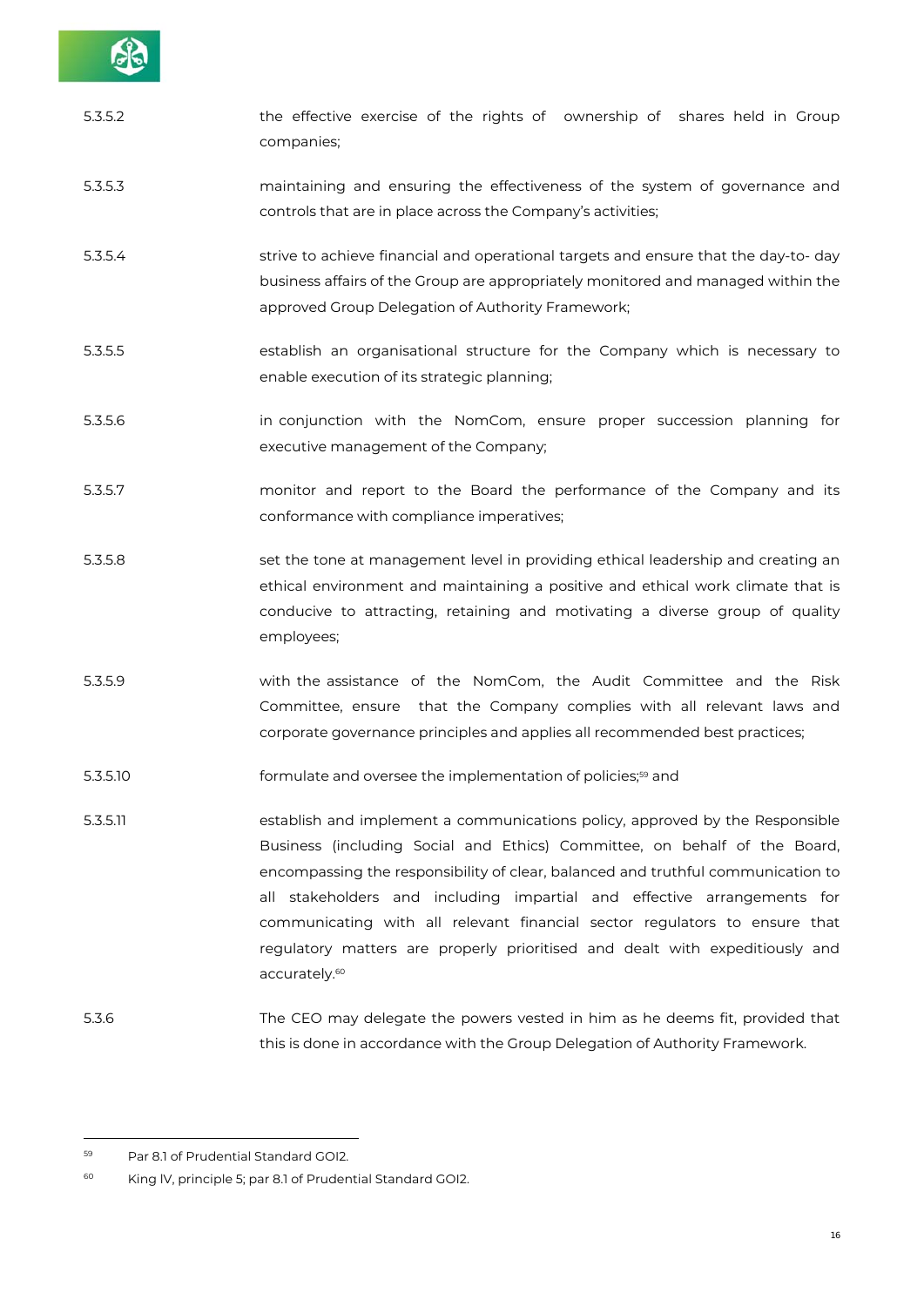

#### 5.4 The Company Secretary

- 5.4.1 The Board should appoint a company secretary (Company Secretary) and may terminate the services of the Company Secretary.<sup>61</sup>
- 5.4.2 The Board must consider and satisfy itself, on an annual basis, on the competence, qualifications and experience of the Company Secretary.62 The performance and independence of the Company Secretary should be evaluated at least annually by the Board.<sup>63</sup>
- 5.4.3 The Board should be aware of the Company Secretary's duties and should empower the Company Secretary to properly fulfil those duties.<sup>64</sup>
- 5.4.4 The Company Secretary shall have unfettered access to the Board but, for reasons of independence, shall maintain an arms-length relationship with the Board and its members, and accordingly, the Company Secretary shall not be a Board member.<sup>65</sup>
- 5.4.5 The Company Secretary shall report to the Board via the Chairperson on all statutory duties and functions performed in connection with the Board. Regarding other duties and administrative matters, the Company Secretary shall report to the CEO, Financial Director or relevant committee member, as is appropriate in the circumstances.
- 5.4.6 The Company Secretary shall fulfil the duties, roles and responsibilities imposed on it pursuant to section 88(2) of the Companies Act and the King Code.
- 5.4.7 The Company Secretary must at all times maintain the Group's statutory records in accordance with the then current legal requirements.

#### 6. **Access to Resources and Information**

6.1 The Board has unrestricted direct access to senior management as well as all Company information (including in relation to management of the Company) required to enable it to monitor progress and to evaluate the performance of the Company, and must treat all such information as confidential.

<sup>61</sup> Sections 86 and 89 of the Companies Act and King IV principle 10, par 91 and 95.

<sup>62</sup> Par par 3.84(i) of the JSE Listings Requirements.

<sup>63</sup> King IV principle 10, par 98.

<sup>64</sup> King IV principle 10, par 93.

<sup>65</sup> King IV principle 10, par 96.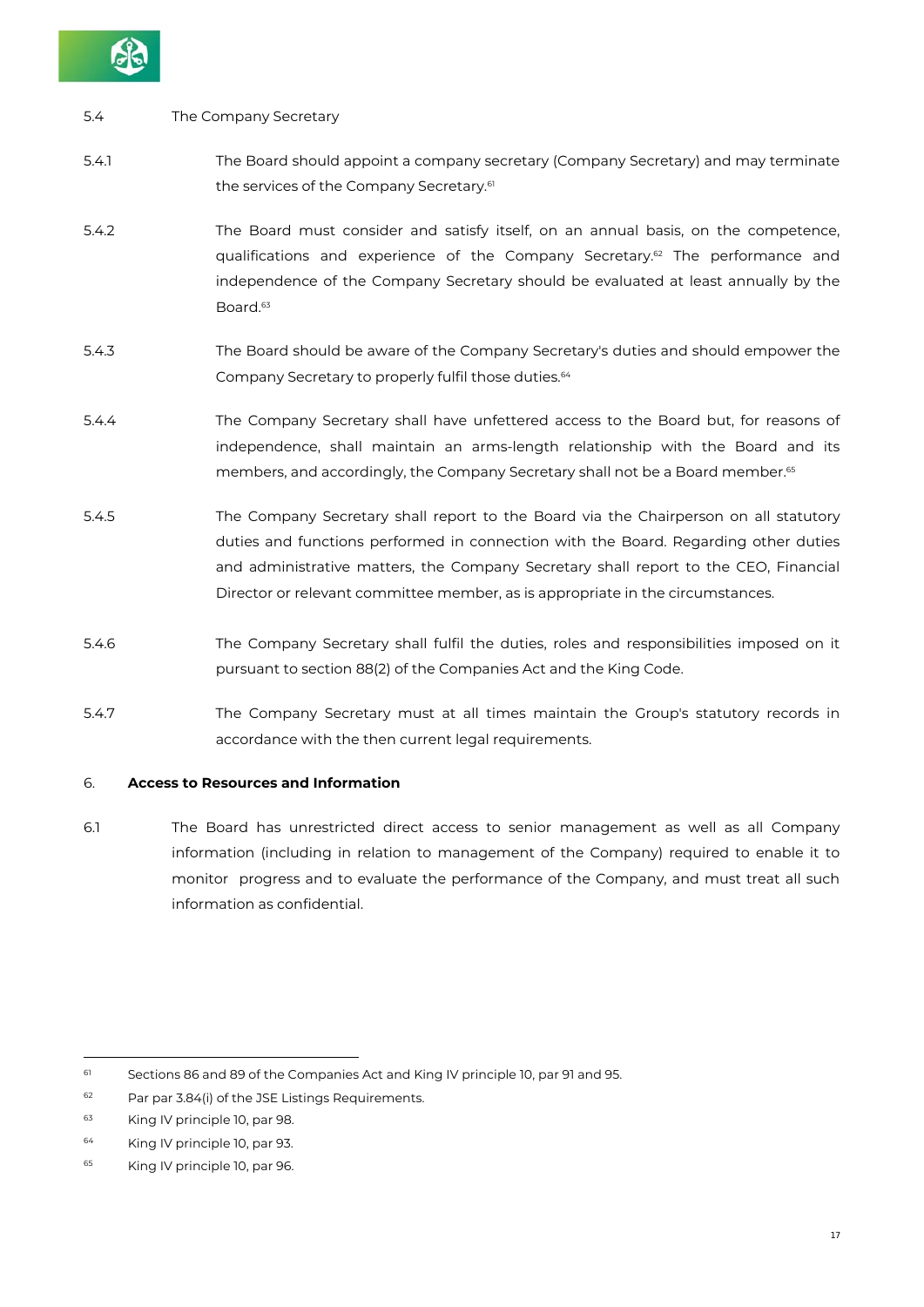

6.2 With prior notification to the Chairperson, directors may take independent advice on matters within the Board's mandate, at the expense of the Company. In this regard, the Board may procure the services of external consultants or specialists where necessary or appropriate, subject to criteria (such as independence) and due procedures for appointment and dismissal of such consultants or specialists.<sup>66</sup> A formal mandate is to be entered into between such independent advisor and the Company, to be facilitated by the Company Secretary.

#### 7. **Board Committees and Delegation**

- 7.1 To manage its workload, the Board may establish committees with the specific objective of evaluating key areas of its mandate on a more detailed basis and to report to the Board regularly on material issues that might arise. It is explicitly understood that delegation of responsibilities to committees does not relieve the Board of its duties as set out in law and the Board remains accountable for decisions made under delegation. Anything done or omitted to be done under a delegation is deemed to have been done or omitted by the Board.67
- 7.2 The following committees have been established by the Board:
- 7.2.1 Audit Committee;
- 7.2.2 OMLACSA Committee for Customer Affairs;
- 7.2.3 Corporate Governance and Nominations Committee;
- 7.2.4 Technology and Platforms Committee;
- 7.2.5 Remuneration Committee;
- 7.2.6 Risk Committee;
- 7.2.7 Related Party Committee; and
- 7.2.7 Responsible Business (including Social and Ethics) Committee;
- 7.3 The chairperson of each committee will report on the work of the committee and the issues which it has discussed at every Board meeting. These reports will be oral, but will where necessary, be supported by appropriate documentation which will be prepared by management or the Company Secretary.
- 7.4 Authority will be delegated to each Board committee established by the Board in terms of a formal terms of reference to be approved for each committee by the Board and reviewed at least every second year.

<sup>66</sup> Par 11 of Prudential Standard GOI2.

<sup>67</sup> Par 9.3 of Prudential Standard GOI2.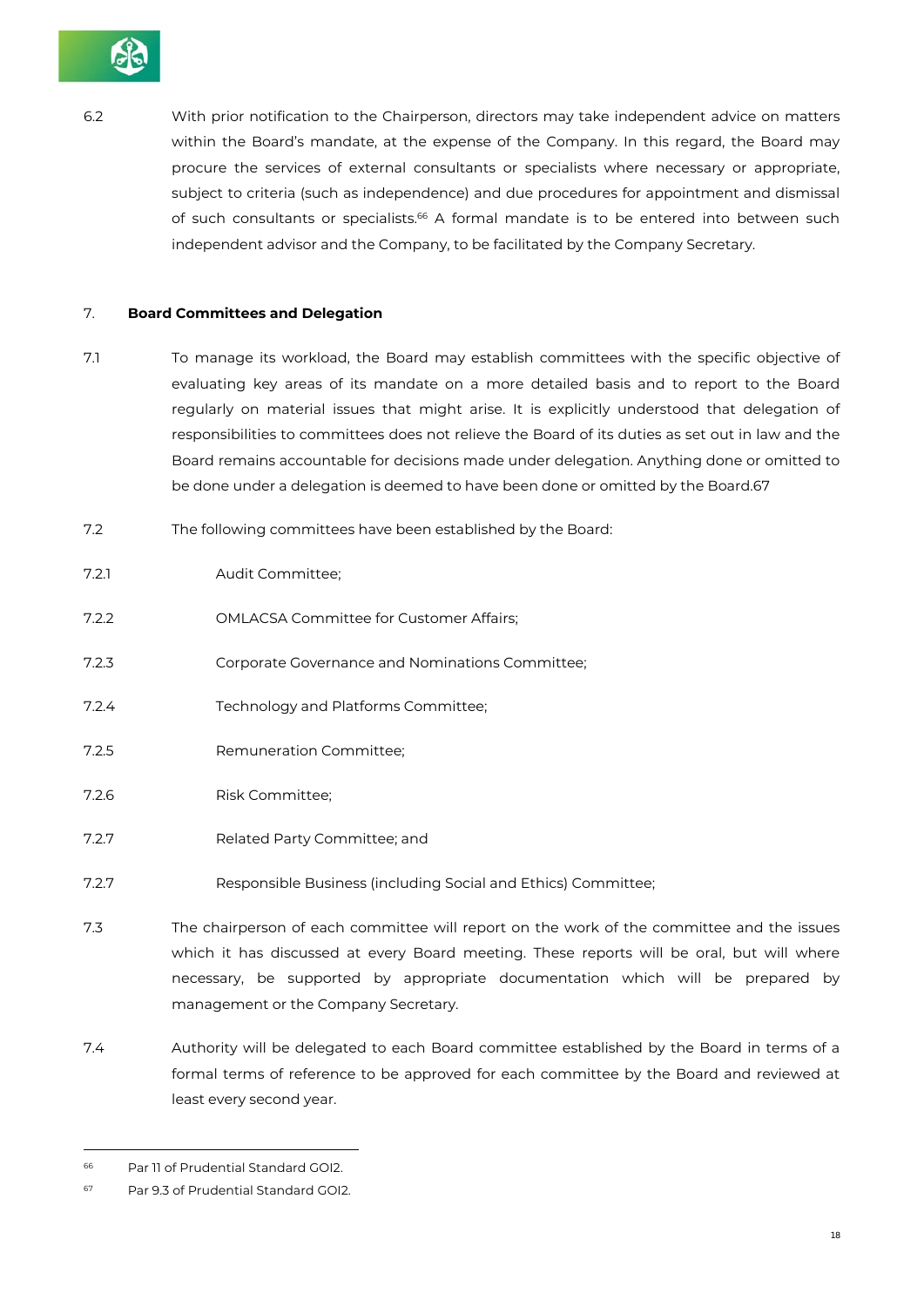

- 7.5 The Board will, with the assistance of the NomCom, appropriately constitute Board committees with due regard to the skills required by each committee, so as to ensure that each committee, as a whole, has the necessary knowledge, skills, experience and capacity to execute its duties effectively, in order to comply with the requirements of all laws and regulations applicable to the Company.68
- 7.6 The Board may delegate authority to management but, in doing so, the Board and its directors do not abdicate their duties and responsibilities. In delegating authority, the Board should establish benchmarks and performance indicators to hold management accountable for decisions and actions delegated to them.69
- 7.7 The Board will establish a framework for the delegation of authority to management.<sup>70</sup>

#### 8. **Board meeting process**

#### 8.1 **Quorum**

A quorum for a properly constituted Board meeting will be a majority of the directors, of whom the majority must be independent non-executive directors.

#### 8.2 **Frequency of meetings**

The Board will meet as often as required, but at least 5 times annually.

#### 8.3 **Participation and resolutions**

- 8.3.1 Board members who are unable to attend Board meetings shall inform the Chairperson or Company Secretary at an early date.
- 8.3.2 Board meetings may be conducted entirely by electronic communication or a director may participate in a meeting by electronic communication, as contemplated in section 73(3) of the Companies Act (including by means of, inter alia, telephone, closed circuit television, webinar or video conferencing) so long as the electronic communication facility employed ordinarily enables all persons participating in that meeting to communicate concurrently with each other without an intermediary, and to participate effectively in the meeting. $71$
- 8.3.3 Board members should participate fully and constructively in discussions and other activities and contribute by sharing their knowledge, skills and abilities.

<sup>68</sup> King IV principle 8, par 45.

<sup>69</sup> King IV principle 8, par 49.

<sup>70</sup> King IV principle 10, par 85 and King lV Supplement for Retirement Funds (Part 6.4) principle 10.

 $71$  Section 73(3) of the Companies Act.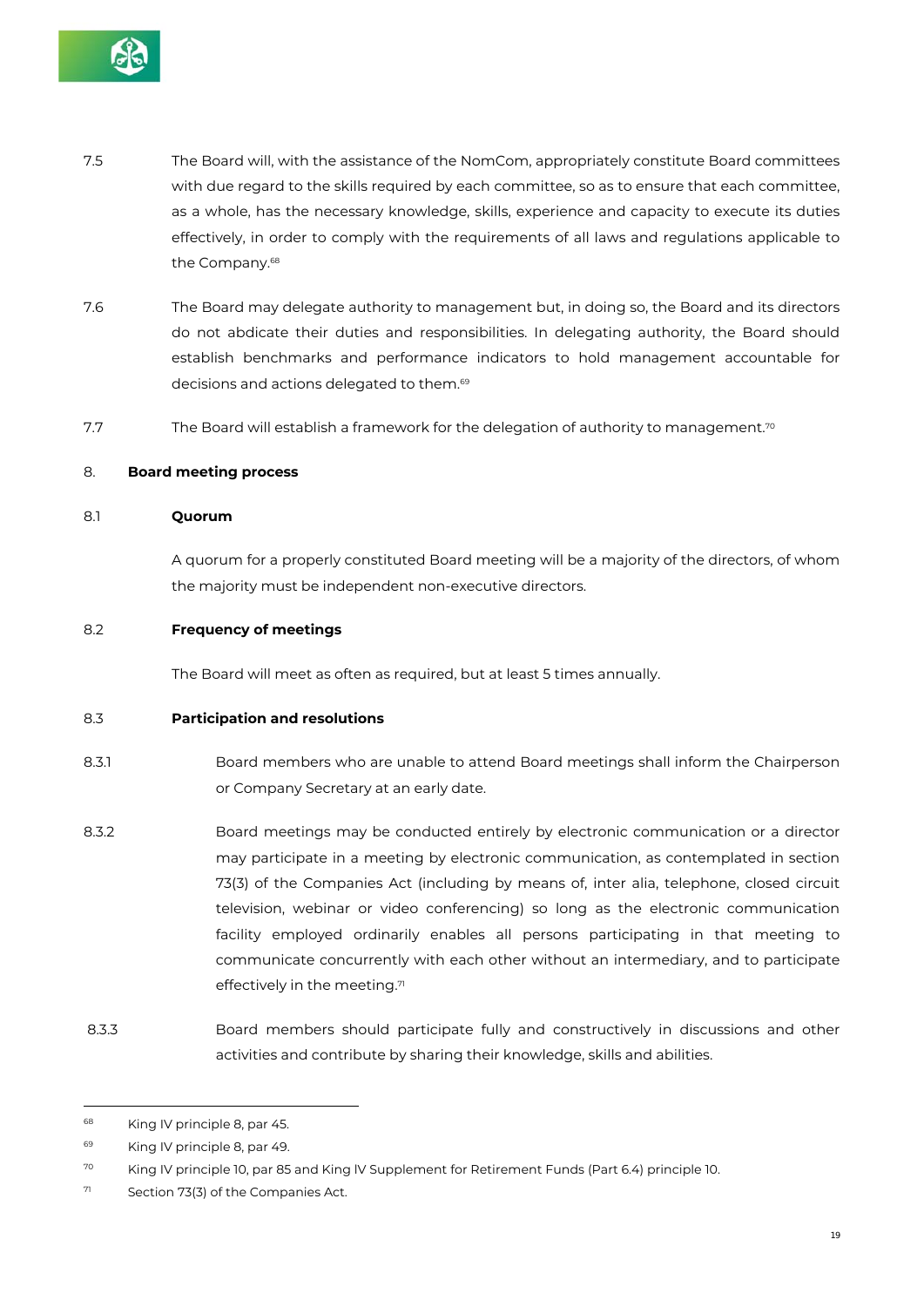

- 8.3.4 An invitation to attend the meeting may be extended to executive management.
- 8.3.5 Each director has one vote on a matter before the Board.
- 8.3.6 A majority of the votes cast on a resolution is sufficient to approve that resolution and, in the case of a tied vote, the Chairperson shall not have a casting vote and the matter being voted on fails.
- 8.3.7 A resolution that could be voted on at a Board meeting may instead be voted on in writing by Directors entitled to exercise voting rights on that matter. Such a resolution in writing (round robin resolution) signed by the majority of the directors who are entitled to exercise voting rights on the resolution proposed shall be as valid and effectual as if it had been passed at a meeting of Directors.
- 8.3.8 The passing of round robin resolutions of the Board do not detract from the requirement for frequency of Board meetings as set out in this Board Charter.
- 8.3.9 All round robin resolutions should be tabled at the next Board meeting for noting.

#### 8.4 **Agenda, meeting papers and minutes**

- 8.4.1 The procedure to be followed for the convening of meetings, notice of meetings, agendas and minutes of meetings will be in accordance with the Companies Act and the MOI, and will be managed by the Company Secretary.
- 8.4.2 To the extent reasonably practicable, Board papers will be circulated to all directors at least one week before the meeting and full and appropriate information will be supplied to directors by way of succinct position papers or reports with the Board pack to enable directors to form an opinion on the issues on the agenda prior to the meeting and, if necessary, to request additional information before the meeting. Additional documentation may be circulated to Board members prior to the Board meeting and will, to the extent applicable and appropriate, be clearly labelled to indicate that such documentation constitutes additional but non-essential reading.
- 8.4.3 The Company Secretary shall keep appropriate records of all meetings of the Board as well as minutes of the proceedings and all decisions made.
- 8.4.4 Minutes of the Board meetings, signed by the Chairperson, shall be sufficient evidence that the matters referred to therein have been fully discussed and agreed, whether by way of a formal meeting or otherwise.
- 8.4.5 The Company Secretary shall circulate the minutes of the meetings of the Board to all members of the Board and to the Chairperson of the Board. Any Director of the Company may, upon request to the Company Secretary, provided that there is no conflict of interest, obtain copies of the Board's meeting agenda and minutes.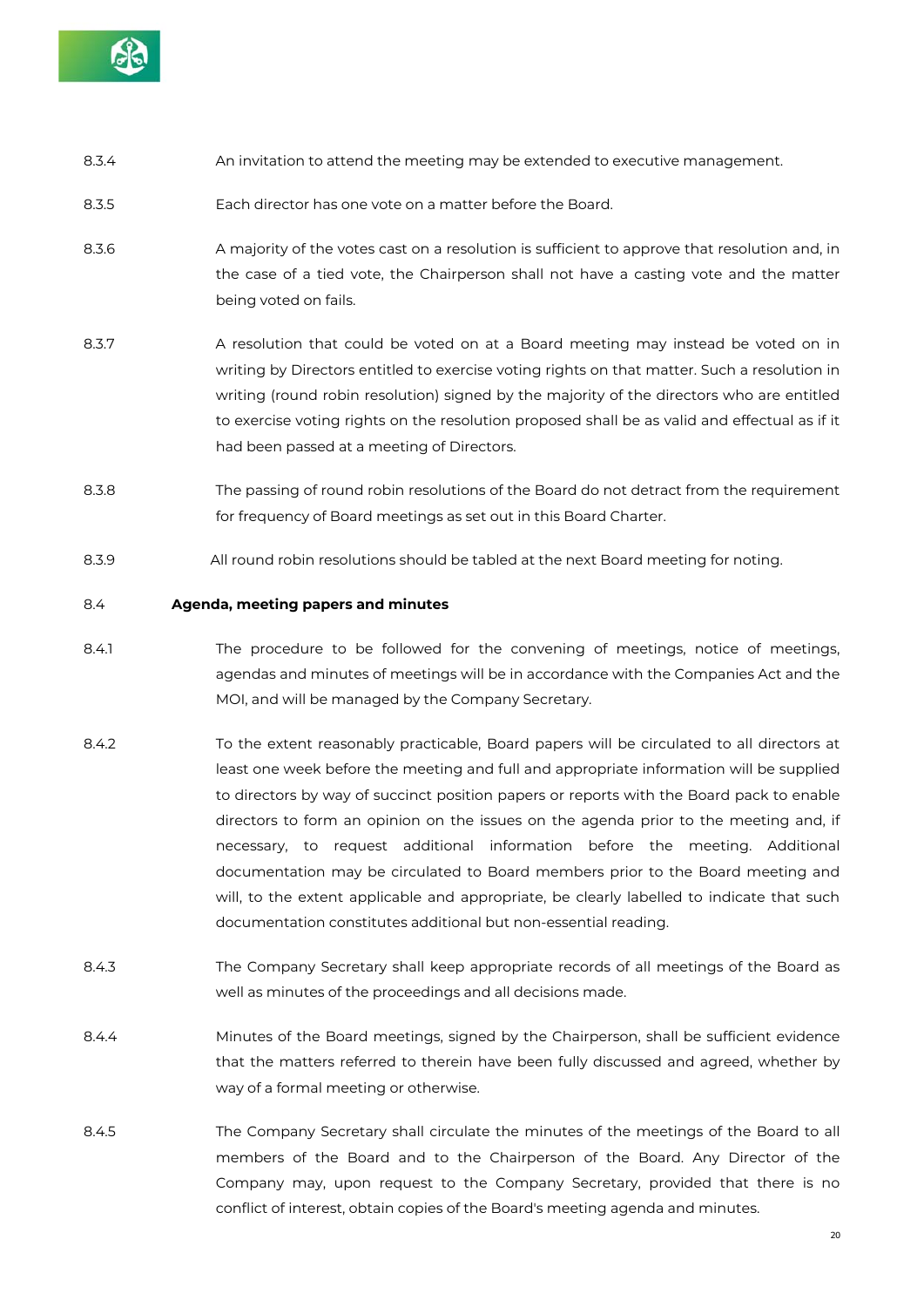

#### 9. **Board work plan**

An annual work plan will be prepared for the Board and a list of issues which needs to be considered by the Board annually will be tabled at the first Board meeting of each year. The agenda for discussion of these issues will be spread over the meetings of the year so that each of these issues are addressed at least once a year. The work plan will be formulated by the Chairperson, in consultation with the CEO and Company Secretary.

#### 10. **Disclosure of Conflict of Interest and Other Appointments**

- 10.1 In dealing with conflicts, legislation will apply in the first instance. Members of the Board will comply with the Group's Conflict of Interest Policy, which must be approved and implemented by the Board.
- 10.2 Directors are obliged timeously to disclose all direct or indirect conflicts of interest and personal financial interests that are held by them and any related and inter-related persons (as contemplated in section 2 of the Companies Act) in accordance with section 75 of the Companies Act (and, if applicable, any requirements in the MOI). Full disclosures should be made in writing and be submitted to the Company Secretary who will submit relevant information pertaining to such disclosure to the Board, as soon as possible after such disclosure has been made by a director. Enduring, material conflicts of interest are regarded by the Board as incompatible with the fiduciary duties of directors.
- 10.3 Any possible direct or indirect conflicts of interest and personal financial interests that are held by a director and any related and inter-related persons (as contemplated in section 2 of the Companies Act) shall be disclosed (in the manner prescribed by law and in the MOI, to the extent applicable) as soon as a director becomes aware thereof (and in any event prior to the consideration of the matter to which the conflict of interest or personal financial interest relates, at any Board meeting). The director concerned shall not participate in a discussion or vote on a matter in respect of which that director or any related and inter-related persons of the director (as contemplated in section 2 of the Companies Act) has a personal financial interest or a conflict of interest and will leave the meeting immediately after making the requisite disclosure, in accordance with the prescribed procedures in section 75 of the Companies Act (and, if applicable, any requirements in the MOI).
- 10.4 A director may accept other board appointments, provided that such appointments do not conflict with the interests of the Group and/or adversely affect the director in fulfilling his fiduciary duties, and are discussed with the Chairperson in the case of significant appointments.

#### 11. **Dealing in Securities of the Company**

11.1 The directors should prior to dealing in the Company's securities, obtain clearance to deal in securities, as outlined in the Securities Dealing Policy.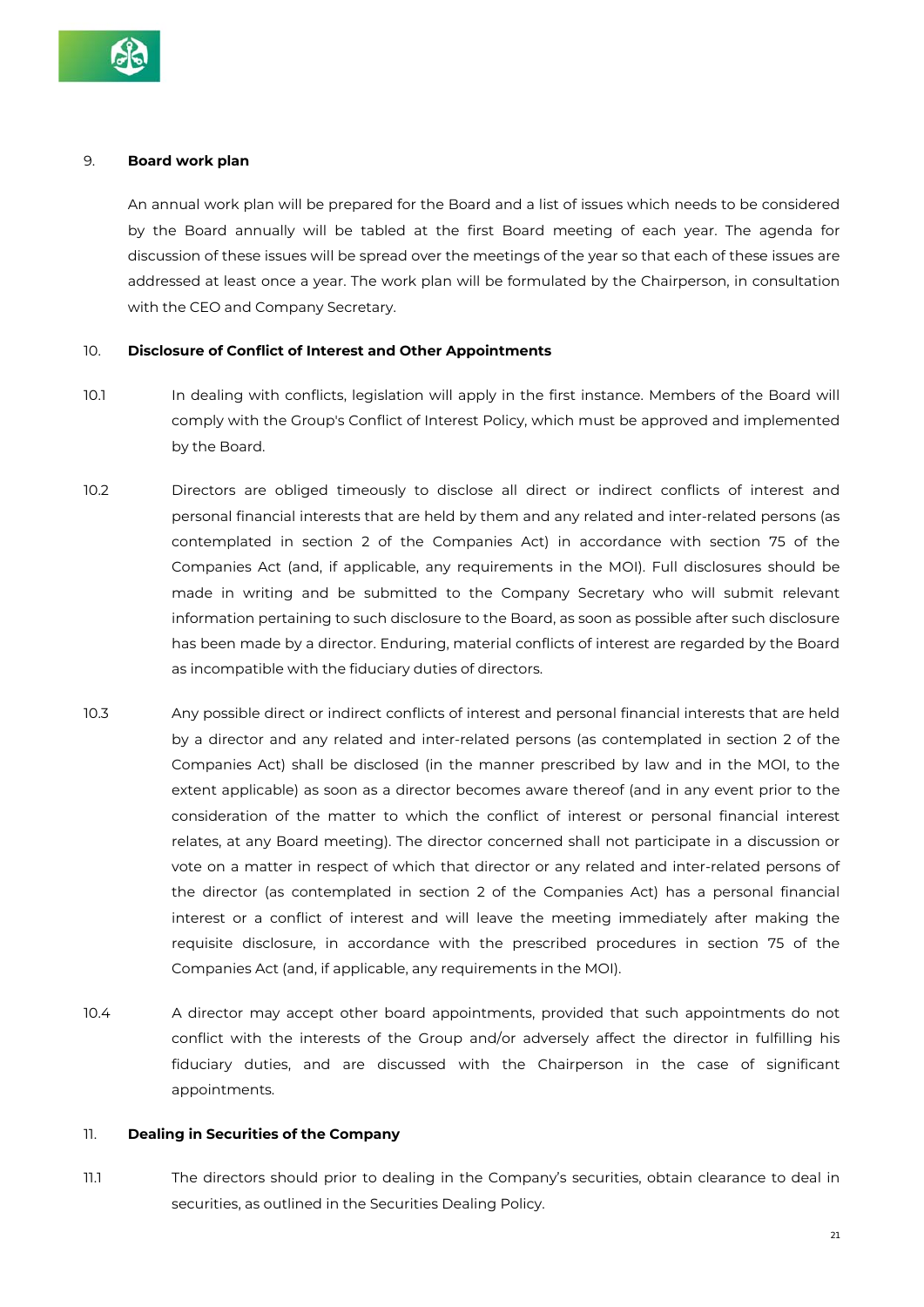

- 11.2 The director should confirm the trade with the Company Secretary, within the required timeframe to notify the Company's shareholders, the JSE and any other securities exchanges that require notification.
- 11.3 When buying or selling shares, directors must strictly observe the provisions of the MOI, the JSE Listings Requirements, the Company's own internal rules and policies and all relevant legislative or regulatory procedures, and should follow any procedural recommendations prescribed and approved by the Board from time to time.

#### 12. **Induction of New Directors and Training for Serving Board Members**

- 12.1 New directors will be required to undergo a formal induction and orientation programme which will be approved by the Chairperson and facilitated by the Company Secretary. The programme should meet the specific needs of both the Company and the individual. The aim is to deepen their understanding of the Company, its operations, the business environment and markets in which the Company operates and sustainability issues relevant to its business, so that any new director may make the maximum contribution as quickly as possible.
- 12.2 Directors are required to keep abreast of changes and trends in the Company's business, and its environment, as well as the legal climate within which the Company operates.
- 12.3 Ongoing training will be provided to directors as and when appropriate.

#### 13. **Performance evaluation of the Board, Committee and Directors**

- 13.1 Each of the Board's committees will be independently evaluated as required by legislation and/or best practice governance, and actions from the evaluation should be agreed with implementation tracked and reported to the Board.72
- 13.2 The Board will, as a collective, be evaluated at least every two years.
- 13.3 The LID, with the assistance of an independent service provider, will evaluate the performance of the Chairperson annually and provide a report to the Board confirming the outcome of the evaluation, with a formal process to address any matters for consideration. The Chairperson's evaluation will be benchmarked against his role and functions.73
- 13.4 The performance of individual directors will normally be evaluated every second year, including at each point in time when they are due to retire by rotation and they offer themselves for reappointment.

 $72$  King IV principle 9 and King IV Supplement for Retirement Funds (Part 6.4) principle 9.

 $73$  King IV principle 9 King IV Supplement for Retirement Funds (Part 6.4) principle 9.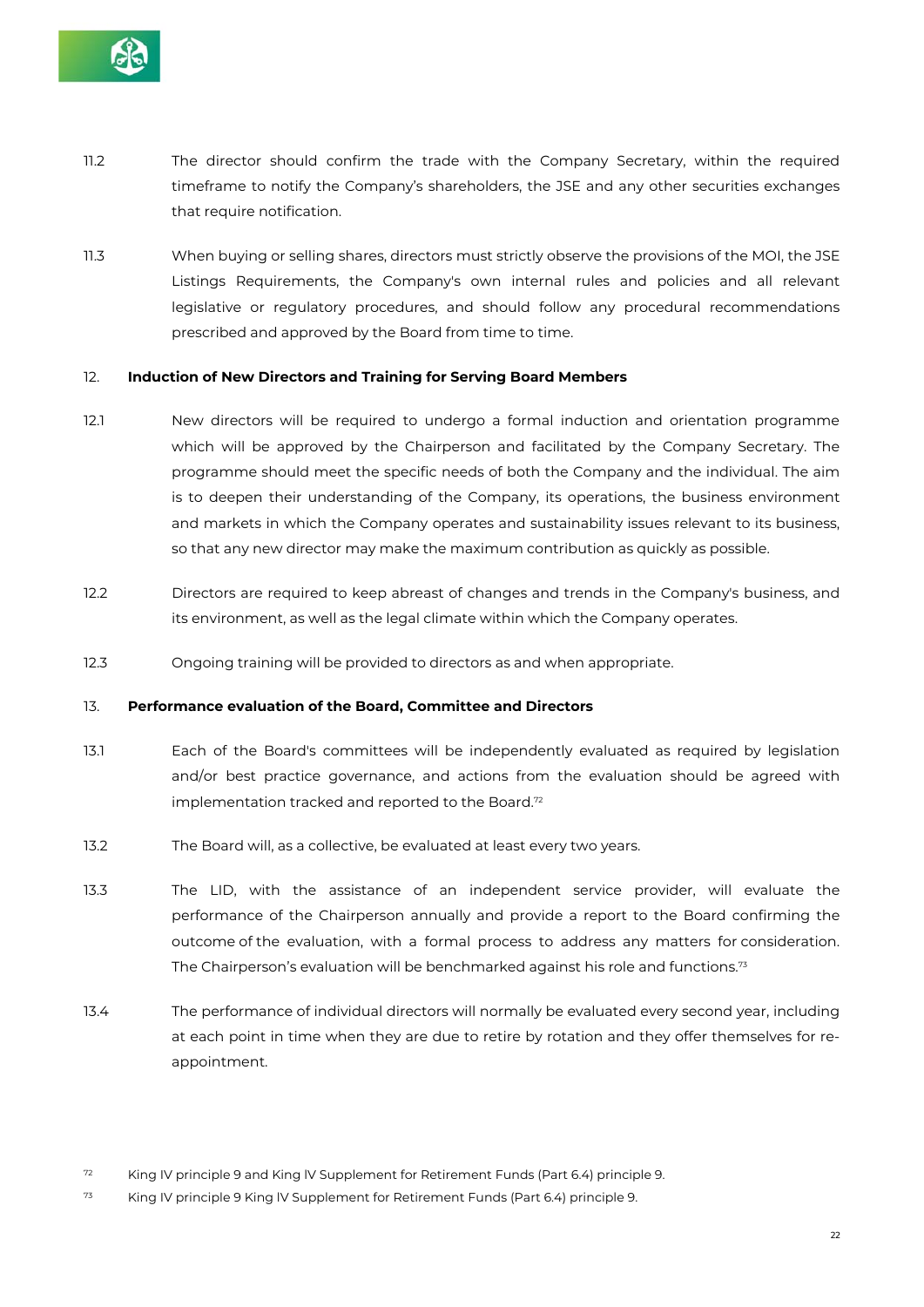

#### 14. **Remuneration**

- 14.1 Board members shall be remunerated for their services. The Chairperson shall be paid an additional fee for his or her services as Chairperson.
- 14.2 The Board will, with the assistance of the Remuneration Committee, review the remuneration of Board members annually and submit same for the requisite shareholder approval.
- 14.3 The Company's Remuneration Policy and Remuneration Report (including the part of the Remuneration Report comprising the Implementation Report), which the Remuneration Committee has recommended to the Board for its consideration and, if the Board considers it appropriate, approval, should (once approved by the Board) be tabled to shareholders every year for voting thereon as separate non-binding advisory votes at the annual general meeting of the Company.74
- 14.4 The Board will report to the shareholders on remuneration and this should be included in the Company's integrated annual report and financial statements

#### 15. **Board Expenses**

All expenses necessarily incurred by the Board in connection with the business of the Company and attending Board and committee meetings shall be paid by the Company,

#### 16. **General**

- 16.1 All Company and Group related information that becomes known to directors in the performance of their duties must at all times be kept confidential.
- 16.2 Except to the extent of legal or regulatory provisions to the contrary, non-executive directors, are entitled to reply on the executives of the Company and those of other entities within the Group in relation to matters within their area of expertise and may assume the accuracy of information provided by such persons, provided that the director is not aware of any reasonable grounds upon which reliance or assumption may be inappropriate.

#### 17. **Approval and Status of the Board Charter**

- 17.1 This Board Charter will be reviewed by the Board as required, but at least annually.
- 17.2 This Board Charter will be deemed to be accepted by, and be binding upon, all existing and future directors of the Board and/or Board committee members from their acceptance of appointment as directors and/or Board committee members, as the case may be, without anything further being required.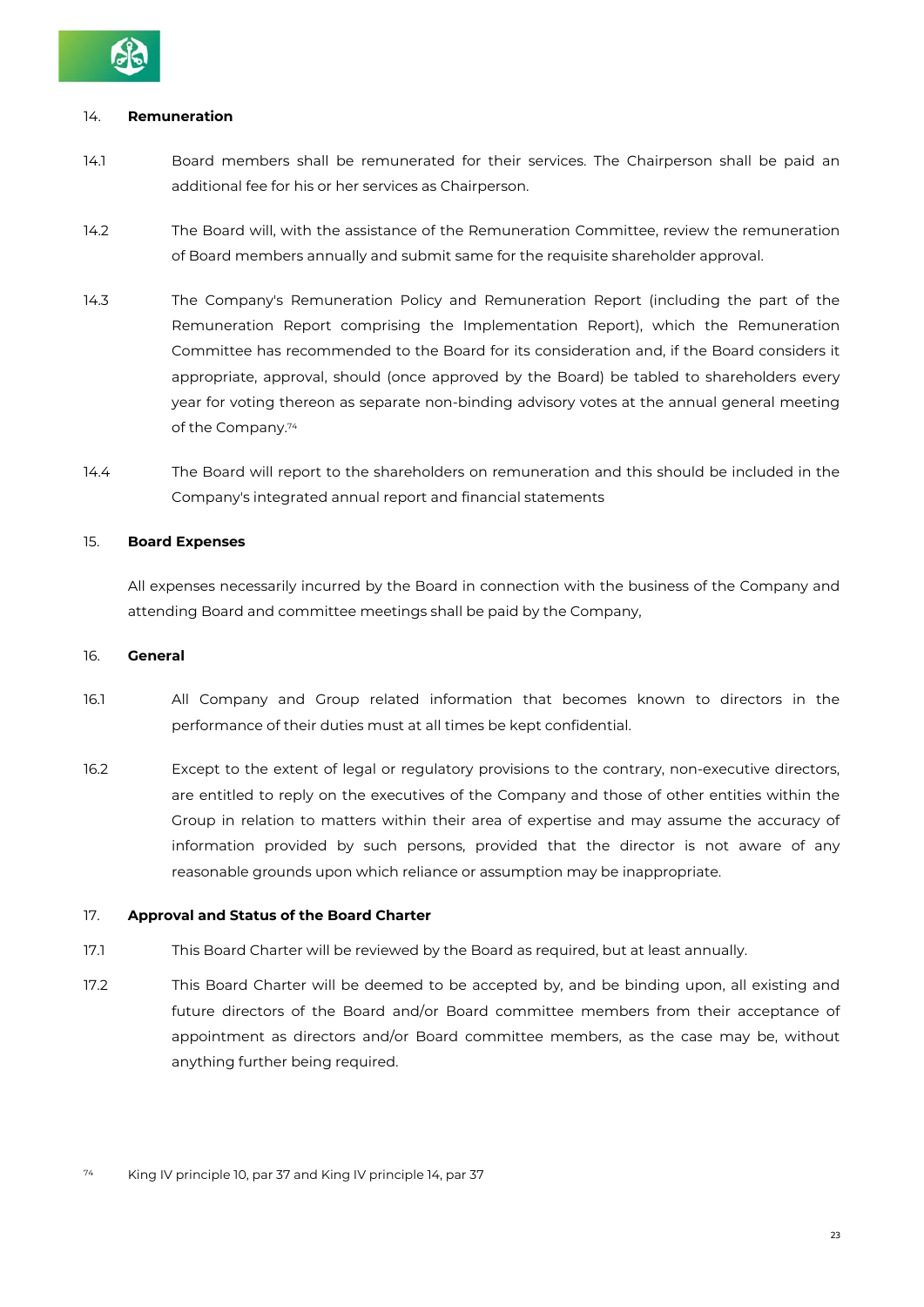# **ANNEXURE A OLD MUTUAL LIMITED BOARD APPOINTMENT AND DIVERSITY POLICY**

**DATE**: MARCH 2018

**VERSION**: 01

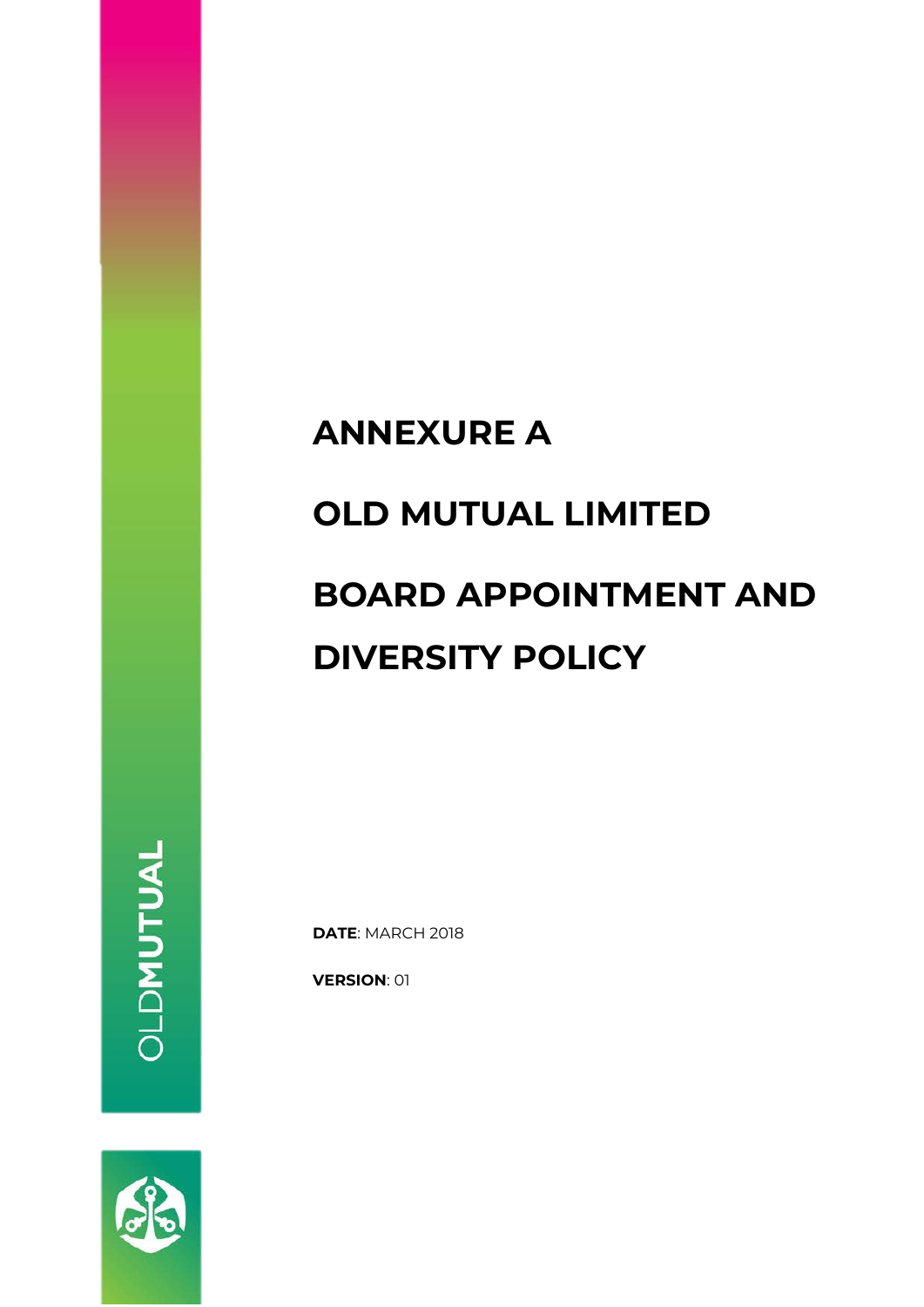

#### 1. **Policy Statement**

The Board of Directors of Old Mutual Limited (OML) and its sub-committees (the Board) are committed to endeavouring to comply with the recommendations and principles of the King Code of Corporate Governance, 2016 (King IV) as well as with Paragraph 3.84 of the JSE Listing Requirements which requires the implementation of a formal appointment policy in respect of Non-Executive Directors to the Board.

It is recognised that Non-Executive Directors should be appointed through a formal and transparent process and should be assisted by the Corporate Governance and Nominations Committee (NomCom), subject to Shareholder approval. It is in the best interest of the Shareholders that the Board be properly constituted from the viewpoint of skills and experience.

OML recognises and embraces the benefits of having a diverse Board, and sees increasing diversity at Board level as an essential element in maintaining a competitive advantage. A diverse Board will include and make good use of differences in the skills, regional and industry experience, background, race, gender and other distinctions between members of the Board. These differences will be considered in determining the optimum composition of the Board and when possible should be balanced appropriately. All Board appointments are made on merit, in the context of the skills, experience, independence and knowledge which the Board as a whole requires to be effective.

The purpose of this policy is to ensure that appointments to the Board are made with due regard to:

- an appropriate mix of qualifications, skills and experience across the Board;
- meeting its primary responsibility for promoting the success and strategic direction of the company in a way which ensures that the interests of Shareholders and Stakeholders are promoted and protected; and
- diversity in respect of the group's transformation initiatives. To this end the Board has set the following targets:

#### **Transformation**:

- i. Race: the board should be suitably transformed from a race perspective, with a minimum of 50% of 'Black South African' directors.
- ii. Gender: Board should have a minimum of 30% female directors.
- **Diversity**: Given the range of African markets and territories in which OML operates over and above race and gender diversity, diversity of nationality shall be considered.

#### 2. **Composition of the Board**

The Board should be of a size and composition that is conducive to making appropriate decisions. It should not be so large that effective decision-making is hindered.

It should however be large enough to incorporate a variety of perspectives and skills, and to represent the best interests of the company as a whole rather than those of individual shareholders or interest groups. No one board member shall exercise unfettered power and the Board shall always act a collective.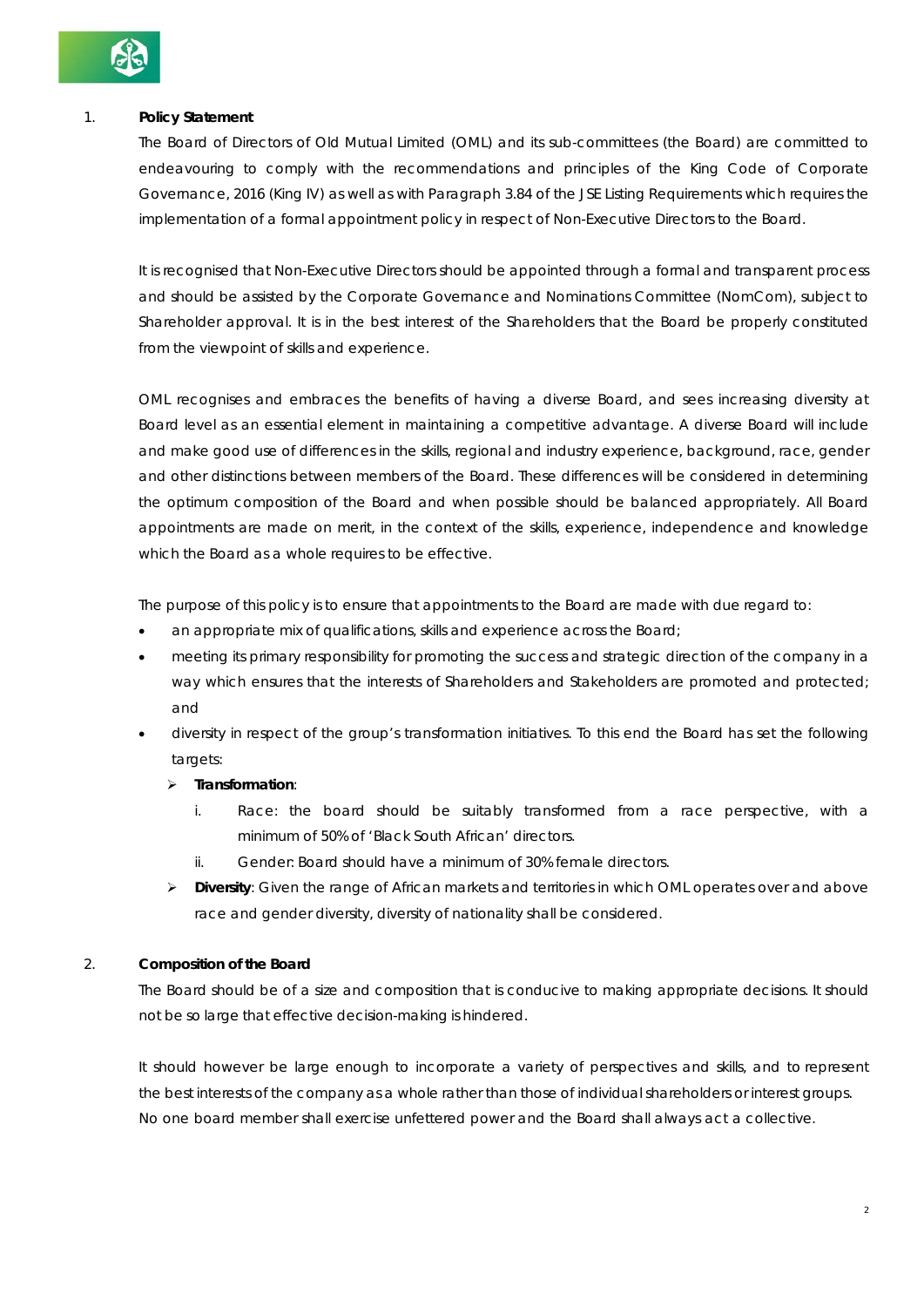

Board members should devote the necessary time to the tasks entrusted to them. All Non- Executive Directors should consider the number and nature of their directorships and their available time due to other commitments.

Non-Executive Directors should advise the Board before accepting any new appointments as Directors. The independence of Non-Executive Directors is to be assessed per the guidelines annexed hereto as Schedule 1.

#### 3. **Procedure for selecting Directors**

The current Board's skills, experience and expertise shall be assessed in order to identify the skills that would best increase Board effectiveness. Similarly, the current needs of the business as well as any needs going forward shall be assessed in order to structure the Board in a way that it:

- has a proper understanding of, and competence to deal with, the current and emerging issues of the business;
- exercises independent judgement;
- encourages enhanced performance of the Company; and
- can effectively review and challenge the performance of Management.

The NomCom will develop selection criteria for candidates in accordance with this policy and commence a search process accordingly.

The NomCom may use the services of an independent executive search firm to identify candidates, assess the appropriateness of candidates or to supplement a candidate list provided by Directors.

The NomCom shall measure the final candidates against the selection criteria referred to above, where after the Chairman shall approach the desired candidate.

#### 4. **Appointment to the Board**

Appointments of Non-Executive Directors shall be made by the Board and ratified by Shareholders at the following Annual General Meeting (AGM).

The names of candidates submitted for election as Non-Executive Directors shall be accompanied by the following information to enable Shareholders to make an informed decision:

- biographical details including competencies and qualifications;
- details of relationships between the candidate and the company sufficient enough to enable an assessment of the independence of the candidate;
- details of Directorships held; and
- any other particulars required by law.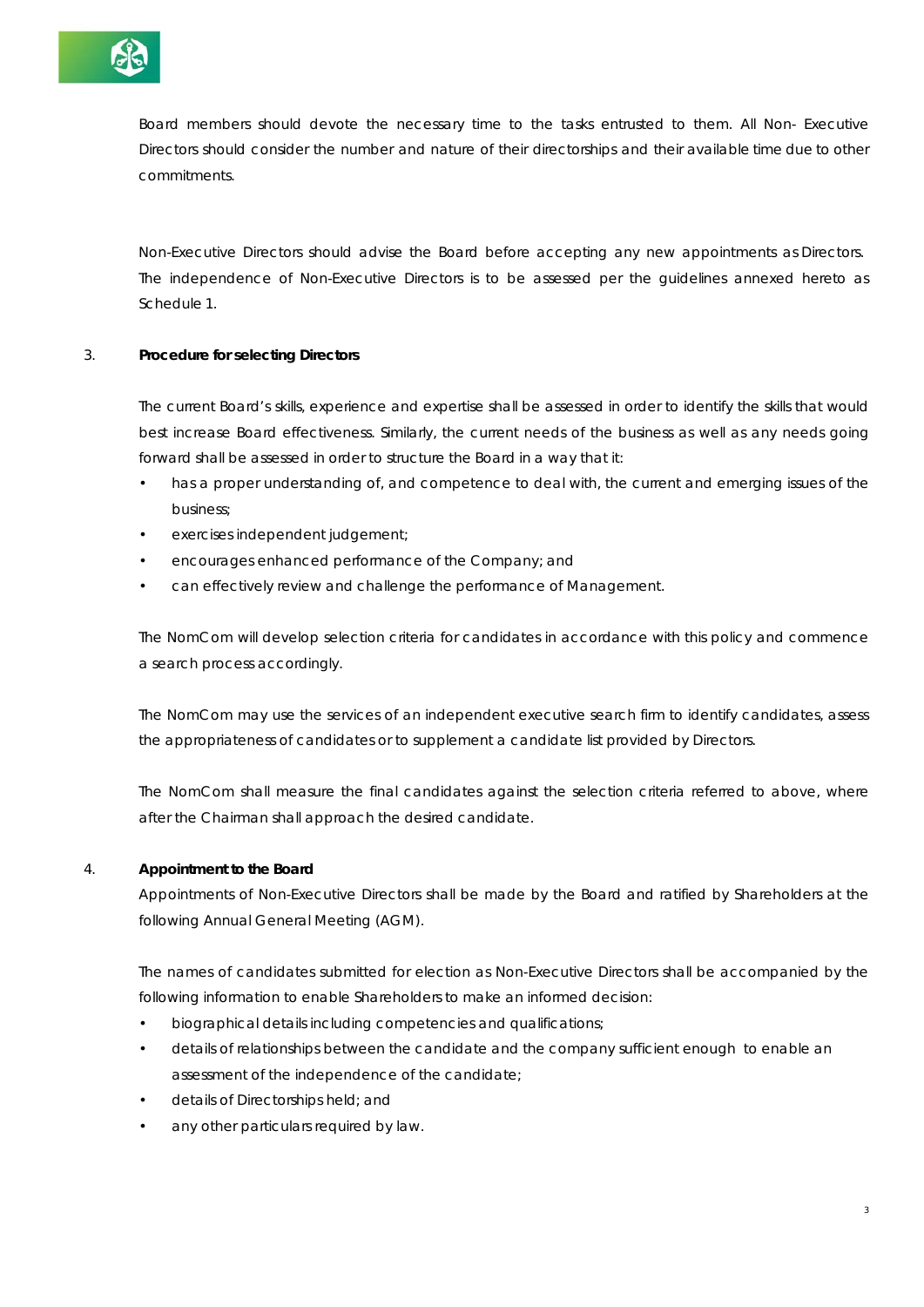

The appointment shall be announced via the Stock Exchange News Service ("SENS").

Non-Executive Directors shall not be appointed for specific terms and instead their appointment remains subject to the relevant provisions set out in the company's Memorandum of Incorporation (MOI).

#### 5. **Procedure for the evaluation and re-appointment of Non-Executive Directors**

The re-appointment of Non-Executive Directors will not be automatic. The Board shall endeavour to ensure planned and progressive refreshing of the Board.

One third of the Non-Executive Directors shall retire by rotation every year in accordance with the MOI, Companies Act and JSE Listing Requirements. A retiring Non-Executive Director may be re- elected to the Board, provided he is eligible for election. In the selection and appointment process of the OML Board, it has been agreed that, to ensure staggered succession, the appointment dates (with the earlier date being the effective one) for directors having served as members of the OMEM and OMGH Boards, will be indicative in determining rotation, independence and tenure.

The NomCom shall assess the current Board's structure, size and composition on a periodic basis to appropriately assess the needs of the business and make recommendations to the Board with regards to any adjustments that are deemed necessary.

Similarly, the NomCom shall arrange an annual performance evaluation of the Board, its committees and individual Directors and further assess each Non-Executive Director's independence on an annual basis. The NomCom shall recommend eligible Non-Executive Directors that are retiring by rotation, to the Board for reelection.

4

#### 6. **Approval**

The Appointment of Non-Executive Directors Policy was approved by the Board on 1 March 2018.

**Chairman**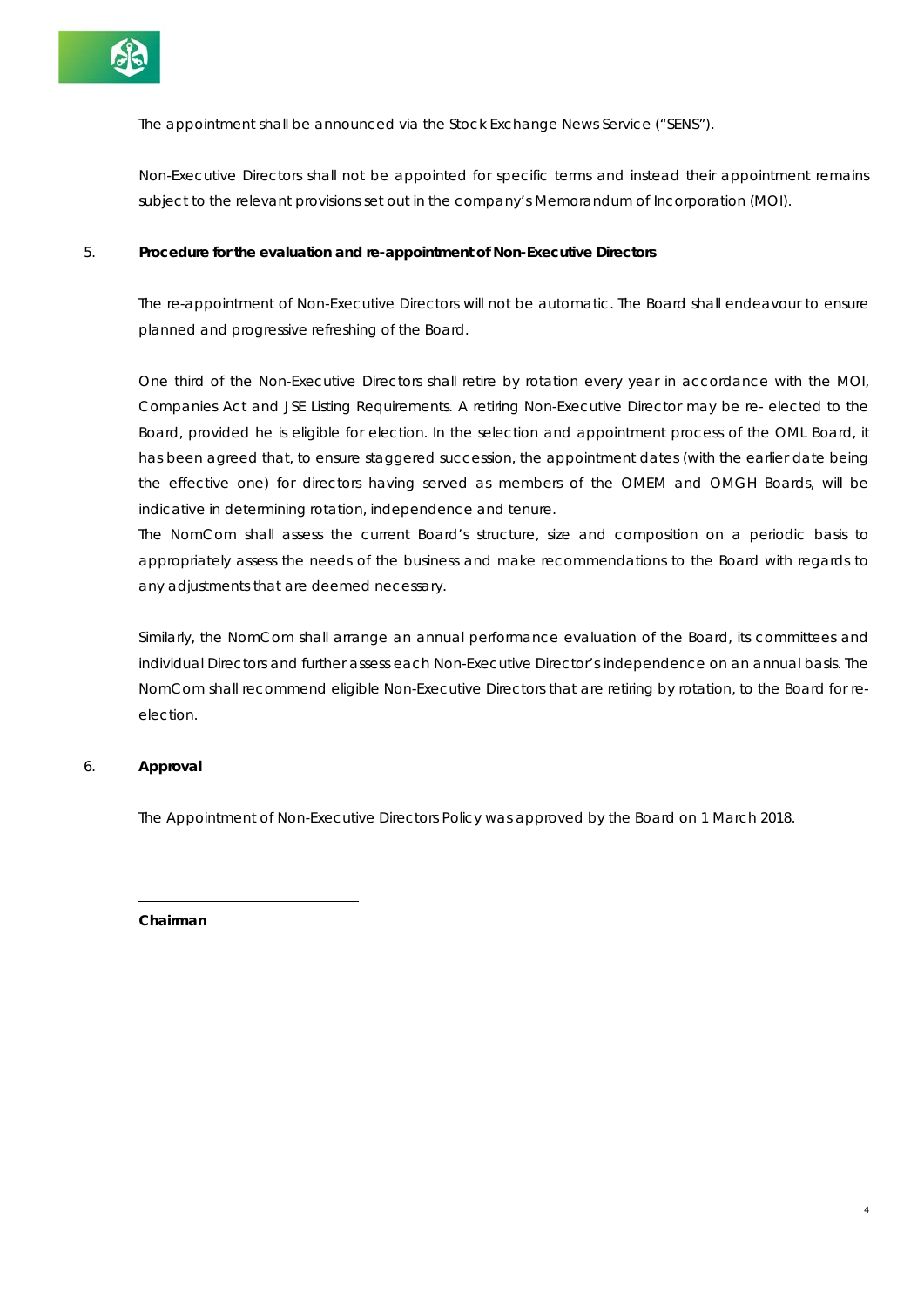

#### **Schedule 1**

- 1.1 3.84 (e) of the JSE Listing Requirements states that the capacity of each director must be categorised as executive, non-executive or independent, using the following as guidelines to determine which category is most applicable to each director:
- (i) executive directors:

are directors that are involved in the management of the company and/or in full-time salaried employment of the company and/or any of its subsidiaries;

- (ii) non-executive directors are directors that are not:
	- (1) involved in the day to day management of the business, or
	- (2) full-time salaried employees of the company and/or any of its subsidiaries; (iii)independent directors should be determined holistically, and on a substance over form basis in accordance with the indicators provided in Section 94(4)(a) and (b) of the Companies Act and the King Code. In addition, it must be noted that any director that participates in a share incentive/option scheme, will not be regarded as independent.
- 1.2 Section 94 of the Companies Act does not expressly use the phrase "independent director", but when considering the requirements contained therein for audit committee members it is clear that the criteria are aimed at establishing a director's independence. Each member of an audit committee of a company must not be –
	- 1.2.1 involved in the day-to-day management of the company's business or have been so involved at any time during the previous financial year;
	- 1.2.2 a prescribed officer,1 or full-time employee, of the company or another related or inter- related company, or have been such an officer or employee at any time during the previous three financial years; or
	- 1.2.3 a material supplier or customer of the company, such that a reasonable and informed third party would conclude in the circumstances that the integrity, impartiality or objectivity of that director is compromised by that relationship; and related<sup>2</sup> to any person who falls within any of the criteria set out above.
- 1.3 Under takeover law, the criteria for independence which could be of comparable relevance to the current discussion3 are as follows:4
	- 1.3.1 A director who holds vested shares or options in the company, which vested securities—
		- 1.3.1.1 have an intrinsic value (as defined by International Financial Reporting Statements) which represents a material<sup>5</sup> amount of the director's net worth; and/or
		- 1.3.1.2 represent a material holding in the company;

is presumed to be conflicted and non-independent, but the presumption is rebuttable at the instance of the board.

- 1.3.2 A director who is related or inter-related to any person who is, or would be considered, nonindependent is rebuttably presumed to be non-independent.
- 1.4 Up until November 2016 the King III report set the benchmark and criteria for categorising a director as "independent". This position is not unique to the South African corporate governance landscape: just as examples, the respective codes and laws of the US, UK, Australia, India and Germany also stress independence and, to lesser or greater extents, set out a test or list of criteria for measuring the independence of directors. King IV, published on 1 November 2016, has made some interesting changes with regard to the application and content of the criteria.

<sup>1</sup> The definition of "prescribed officer" is contained in regulation 38 of the Companies Regulations, 2011 and essentially entails senior managers and executives of a company.<br><sup>2</sup> In basic terms, under section 2 of the Comp would be related to a juristic person if he, together with related persons, controls the juristic person.

Not all of the criteria are relevant to Old Mutual's question as many of them are cast with reference to an offer, and an offeror, in respect of the target company.

Regulation 108 of the Companies Regulations, 2011.

<sup>5</sup> "Material" for purposes of takeover law is 10% or more (regulation 81(n)).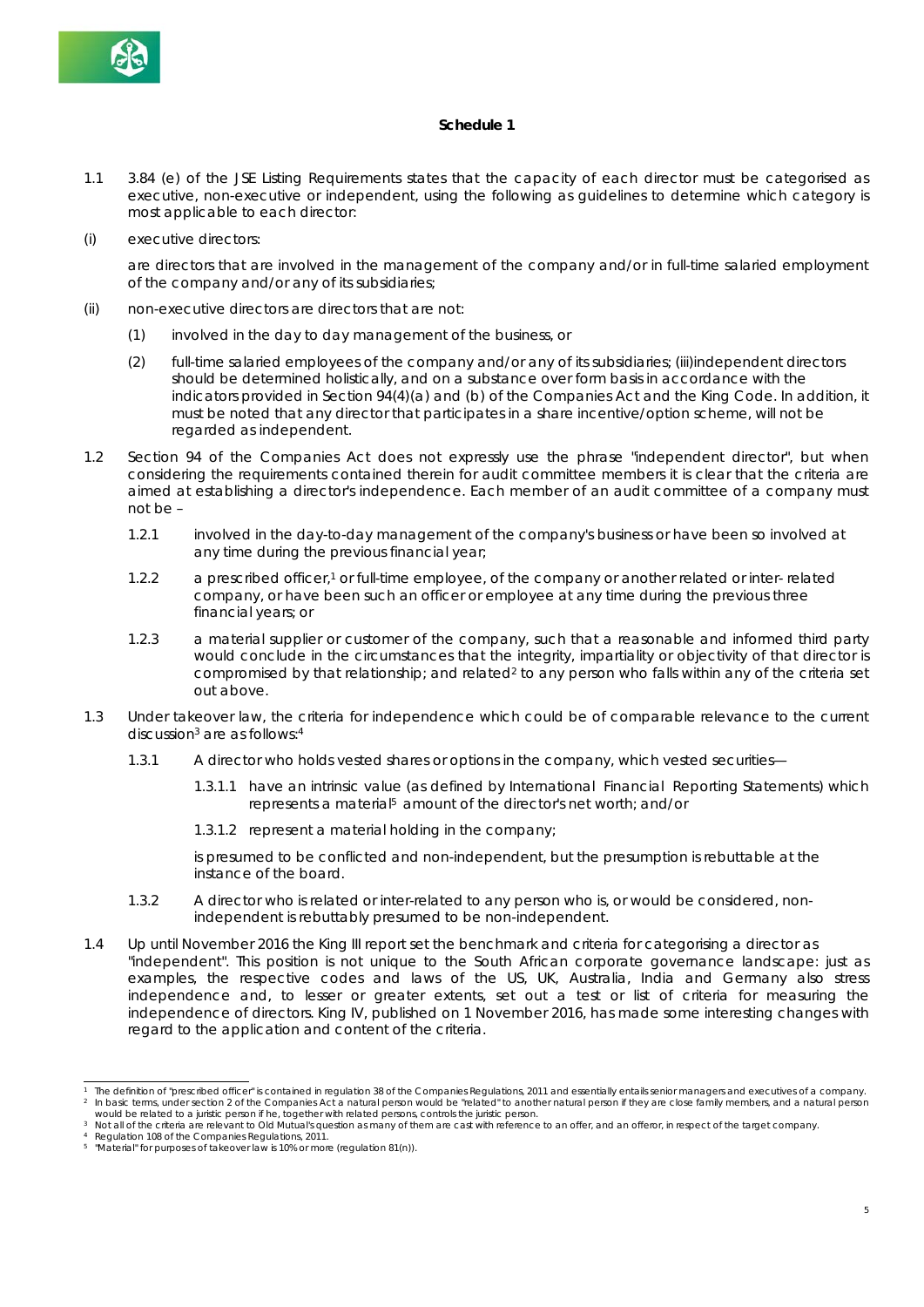

- 1.5 In terms of King III, in the first place an independent director has to be a non-executive director. In addition to being non-executive, an independent director is a director who:
	- 1.5.1 is not a representative of a shareholder who has the ability to control or significantly influence management or the board;
	- 1.5.2 does not have a direct or indirect interest in the company (including any parent or subsidiary in a consolidated group with the company) which exceeds 5% of the group's total number of shares in issue;
	- 1.5.3 does not have a direct or indirect interest in the company which is less than 5% of the group's total number of shares in issue, but is material to his personal wealth;
	- 1.5.4 has not been employed by the company or the group of which it currently forms part in any executive capacity, or appointed as the designated auditor or partner in the group's external audit firm, or senior legal adviser for the preceding three financial years;
	- 1.5.5 is not a member of the immediate family of an individual who is, or has during the preceding three financial years, been employed by the company or the group in an executive capacity;
	- 1.5.6 is not a professional adviser to the company or the group, other than as a director;
	- 1.5.7 is free from any business or other relationship (contractual or statutory) which could be seen by an objective outsider to interfere materially with the individual's capacity to act in an independent manner, such as being a director of a material customer of or supplier to the company; or
	- 1.5.8 does not receive remuneration contingent upon the performance of the company.
- 1.6 If a director failed to comply with any one of these criteria, he would for purposes of King III be regarded as non-independent.
- 1.7 King IV moves further away from the notion of boxing independence into set criteria: the criteria are now "factors" to be considered in assessing independence – the overarching general test is always whether "there is no interest, position, association or relationship which, when judged from the perspective of a reasonable and informed third party, is likely to influence unduly or cause bias in decision-making in the best interests of the organisation." The factors are not determinative and neither are they exhaustive. The factors also differ in some notable respects from the previous ones, indicating some interesting concessions and new angles taken by the drafters of King IV.
- 1.8 The newly stated range of factors ("Factors") to be considered are whether the director:
	- 1.8.1 is a significant provider of financial capital, or ongoing funding to the organisation, or is an officer, employee or a representative of such provider of financial capital or funding;
	- 1.8.2 if the organisation is a company, participates in a share-based incentive scheme offered by the company;
	- 1.8.3 if the organisation is a company, owns securities in the company, the value of which is material to the personal wealth of the director;
	- 1.8.4 has been in the employ of the organisation as an executive manager during the preceding three financial years, or is a related party to such executive manager;
	- 1.8.5 has been the designated external auditor responsible for performing the statutory audit for the organisation, or a key member of the audit team of the external audit firm, during the preceding three financial years;
	- 1.8.6 is a significant or ongoing professional adviser to the organisation, other than as a member of the governing body;
	- 1.8.7 is a member of the governing body or the executive management of a significant customer of, or supplier to, the organisation;
	- 1.8.8 is a member of the governing body or the executive management of another organisation which is a related party to the organisation; or
	- 1.8.9 is entitled to remuneration contingent on the performance of the organisation.